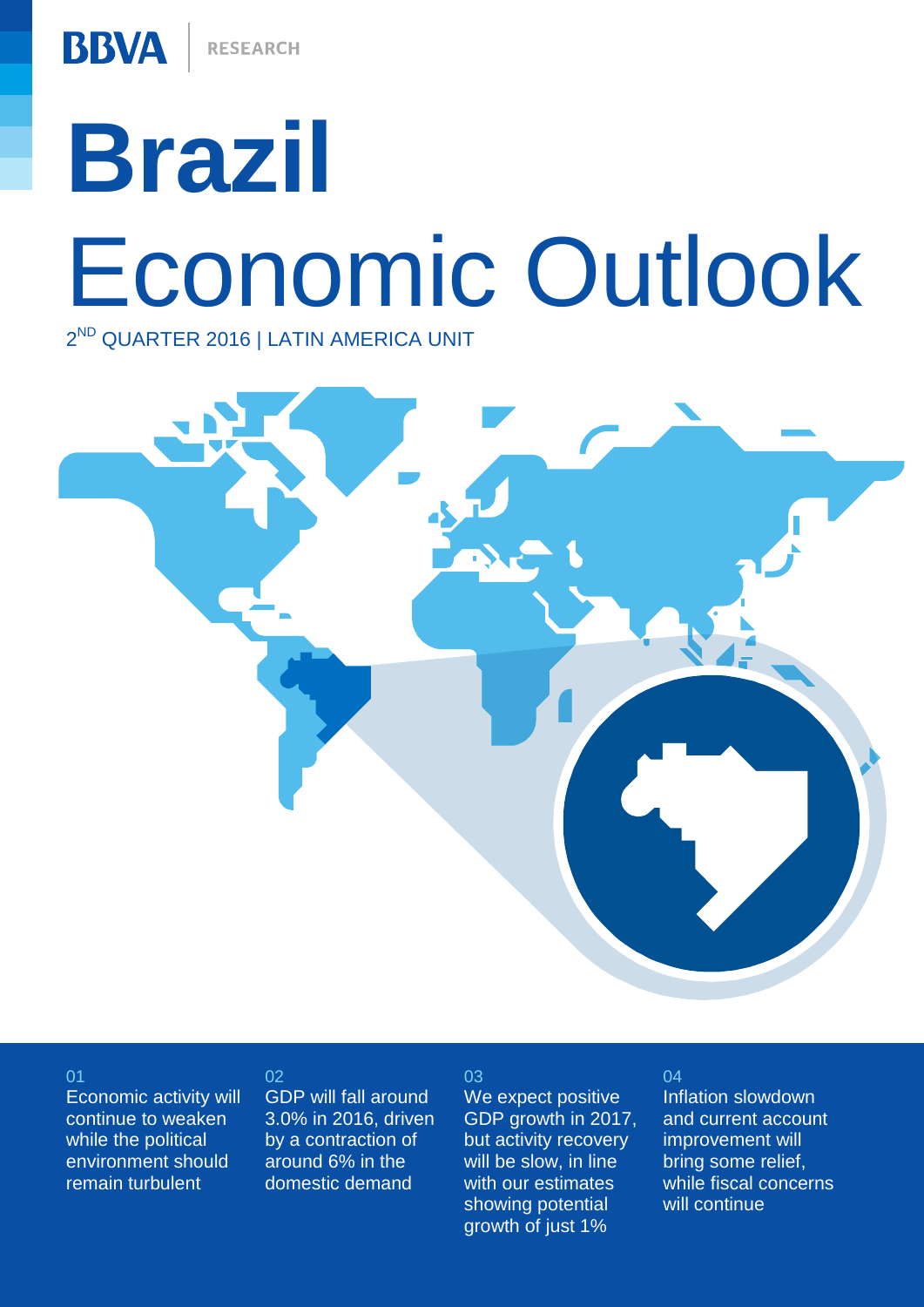

# **Index**

| 1 Overview                                                                                                     | 3               |
|----------------------------------------------------------------------------------------------------------------|-----------------|
| 2 Global environment: fragile and China-dependent growth                                                       | $\overline{4}$  |
| 3 Brazil's political environment to remain turbulent                                                           | 6               |
| 4 GDP will contract sharply in 2016, helping to drive inflation down;<br>activity to recover slowly in 2017    | $\overline{7}$  |
| Box 1. Brazil's potential GDP falls to around 1%                                                               | 11              |
| Box 2. The persistence of inflation in Brazil: a comparative analysis                                          | 12 <sup>2</sup> |
| 5 Inflation fall brings some relief, but fiscal problems will continue to put<br>pressure on economic policies | 14              |
| 6 Financial markets: after the storm comes the calm; and then another storm?                                   | 17              |
| 7 Forecast table                                                                                               | 19              |

## **Closing date: 12 May 2016**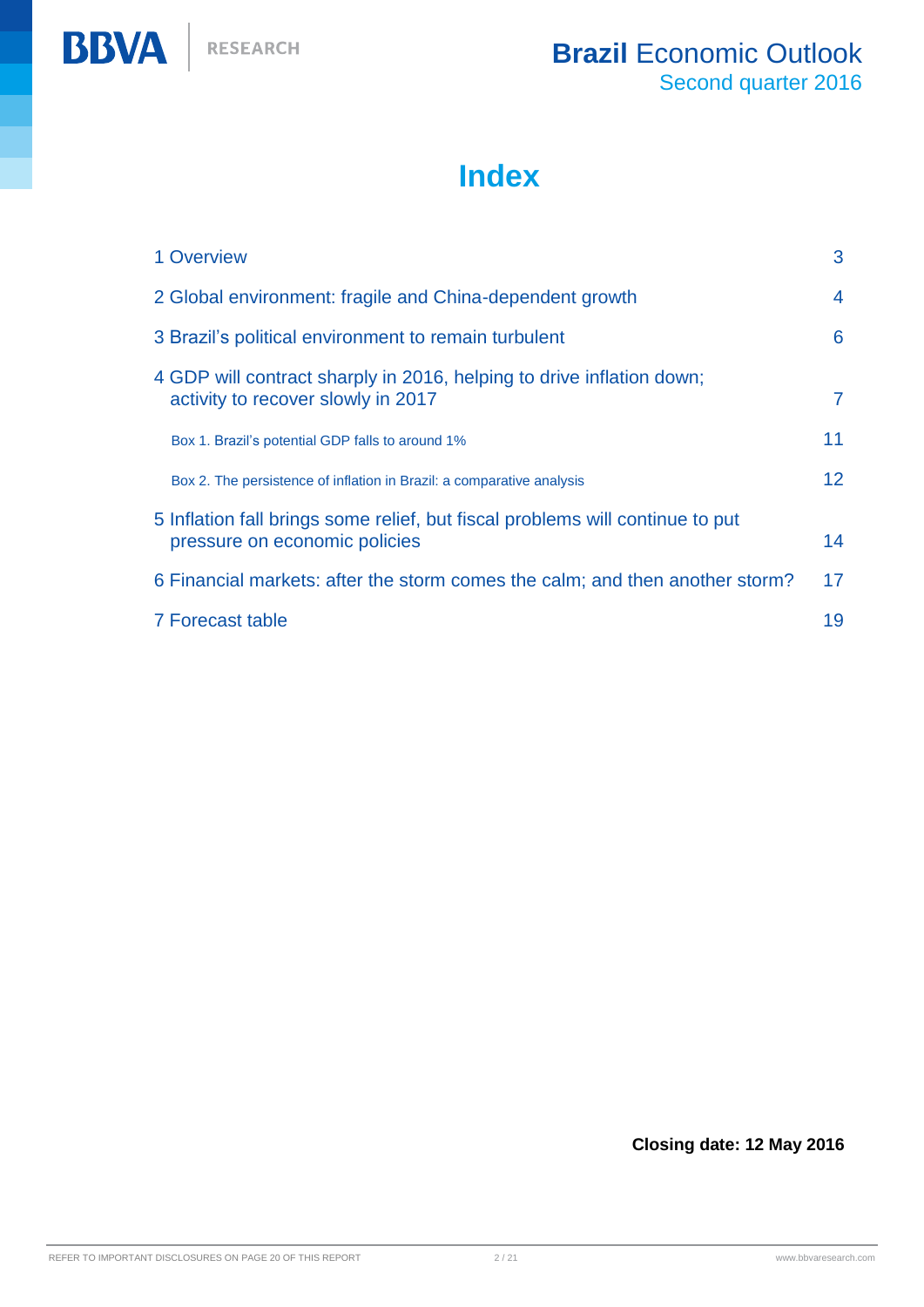# <span id="page-2-0"></span>**1** Overview

**BBVA** 

**The political environment is expected to remain turbulent.** The Senate has accepted the impeachment case for analysis, meaning that President Rousseff will have to step down and Vice-President Temer will assume presidential duties for 180 days. As it is most likely that during this period the Senate will favor the permanent dismissal of President Rousseff, the Vice-President will probably govern the country until the end of 2018. Once the doubts about who will govern the country have been mostly cleared up, we see some room for domestic uncertainty to fall. However, we expect political tensions to remain high, preventing a sharp turnaround of activity.

**Economic activity will decrease around 3.0% in 2016 and rebound 0.9% in 2017.** We expect GDP to contract in quarterly terms during the first half of the year (although not as much as in the second half of 2015), practically stabilize in the second half of 2016 and then be back into positive territory next year. The expected gradual improvement of economic activity over the forecast horizon is related to our view that both global growth and commodity prices will be progressively more supportive. Moreover, the economy will increasingly benefit from a mild decline in domestic uncertainty, a slowdown in inflation, a less contractive monetary policy, etc. Our prospects for the economy remain broadly unchanged in comparison to three months ago. We continue to forecast GDP to grow -3.0% in 2016 and have revised down our forecast for 2017 by 0.3 p.p. to 0.9%. Nevertheless, GDP growth will remain low, among other things, because the fiscal situation will continue to weigh negatively. This view is backed by our estimates showing that potential GDP has fallen to just 1.0% (Box 1).

**Recent inflation moderation reinforces our forecasts that inflation will fall to 6.8% in 2016 and 4.5% in 2017**. After having peaked at 10.7% in January, inflation has been falling lately. In April it reached 9.3% and we continue to expect it to converge to 6.8% at the end of this year and 4.5% at the end of 2017. The main drivers of this deceleration will continue to be the smaller adjustments in regulated prices (as most of the previous misalignment has already been corrected) and the contraction of domestic demand. Relatively high inertia (Box 2) will prevent a faster-than-expected convergence of inflation within the official targets.

**The time for the beginning of a monetary easing cycle has not arrived yet**. Although the recent slowdown of inflation has allowed the tone of monetary policy to become less hawkish, we think that the BCB will only start to cut the Selic rate at the beginning of next year, when inflation will finally be within the target range and expectations should be more anchored. A new BCB president could be appointed by the new government. Although that is likely to be a hawkish event, the possible changes in the monetary authority board increase uncertainty regarding monetary policy.

**We remain skeptical about a short-term solution to the fiscal crisis**. We think that the environment for the approval of the needed fiscal reforms will remain challenging. Even though the Temer administration seems willing to address fiscal matters, we are skeptical about its ability to approve a significant social security reform and to effectively reduce the degree of rigidity of public expenses. Therefore, we expect public accounts to continue to worse and fiscal risks (debt crisis, fiscal dominance, etc) to remain in place. The gross public debt is forecast to jump from 66% of GDP in 2015 to 72% in 2016 and 75% in 2017.

**The exchange rate is likely to depreciate moving forward**. The Brazilian real and other local financial assets prices appreciated recently, supported by lessening concerns with China and the US monetary policy. However, we expect both factors to continue to weigh in financial markets, which together with some local factors support the view that the exchange rate will depreciate moving forward. That will help the current account deficit to continue to decline until it reaches 1.0% of GDP in 2017 (vs. 4.3% in 2014), which will further reduce the risk of a balance-of-payments crisis.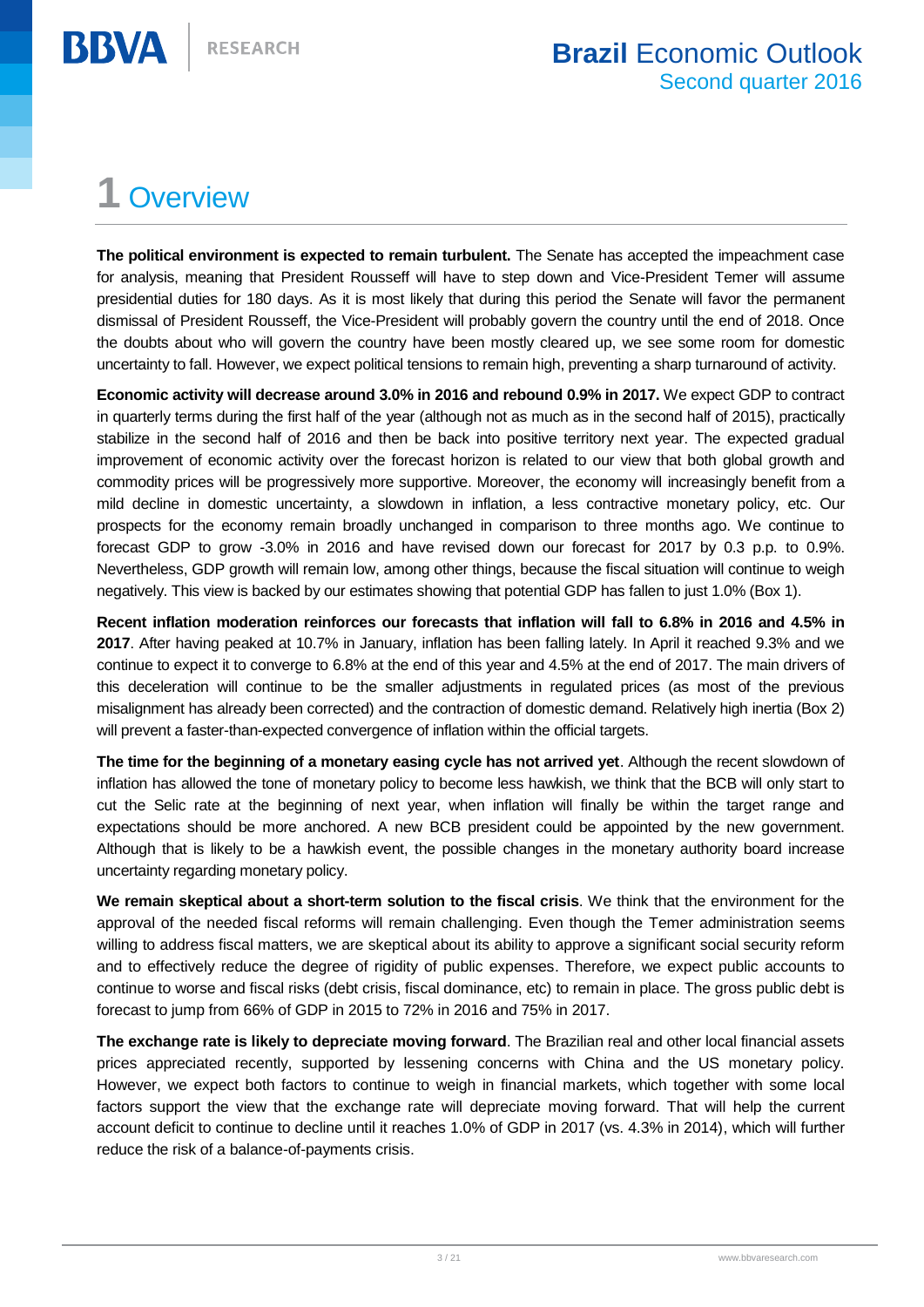# <span id="page-3-0"></span>**2** Global environment: fragile and China-dependent growth

The information available for the first quarter of 2016 supports our view that global growth will stabilize at low levels, although not as low as at the end of 2015. Our BBVA-GAIN<sup>1</sup> indicator shows that quarterly global GDP reached 0.6% at the beginning of the year (2.6% at an annualized rate), much lower than recorded between 2010 and 2015 (Figure 2.1). This growth rate, which could slightly accelerate in the second quarter, if the evidence provided by recent indicators of production, trade and business confidence is reinforced, is still insufficient for the annual progress of the worldwide economy to reach approximately 3.2% (our estimate for the whole of 2016).

The significant increase in financial volatility observed between December 2015 and February 2016, in addition to responding to the downturn in global activity, threatens to be substantial if it continues with the same intensity and ends by being reflected in a tightening of spending decisions. The better than expected assessment for the economic indicators in China, together with the decreased downward pressure on the price of the Yuan, the recovery of prices for raw materials and the moderation of the expectations for a rise in interest rates by the Fed have been fundamental in the remission of financial stress from then onwards and in lessening, in turn, the probability of a stressful short-term scenario occurring on an international scale.



# China: lower short-term risk, but more doubts in the long term

The reinforcement of incentive policies, both monetary and fiscal, by the Chinese authorities have contributed toward softening the effects of the manufacturing sector's readjustment to aggregate output and, therefore, to the trade flows of the country with the rest of the world. In the short term, the implementation of counter-cyclical measures may enable a more gradual than expected downturn in the economy. Nevertheless, if this similarly brings about a delay in the correction of fundamental imbalances, such as the increased leverage of the corporate sector or the oversupply in some areas of industry and construction, the financial vulnerability of China in the event of shocks like the one observed in summer 2015 would increase and, with it, its potential for destabilizing the rest of the world. Taken overall, these factors lead us to an upward revision of the growth estimates for China in 2016, up to 6.4% in 2016, and to sustained growth of 5.8% in 2017.

 $\overline{a}$ 1: See <https://www.bbvaresearch.com/en/publicaciones/global-gdp-growth-remains-stuck-at-2-6-yoy-in-q1-less-cloudy-outlook-but-the-same-risks/>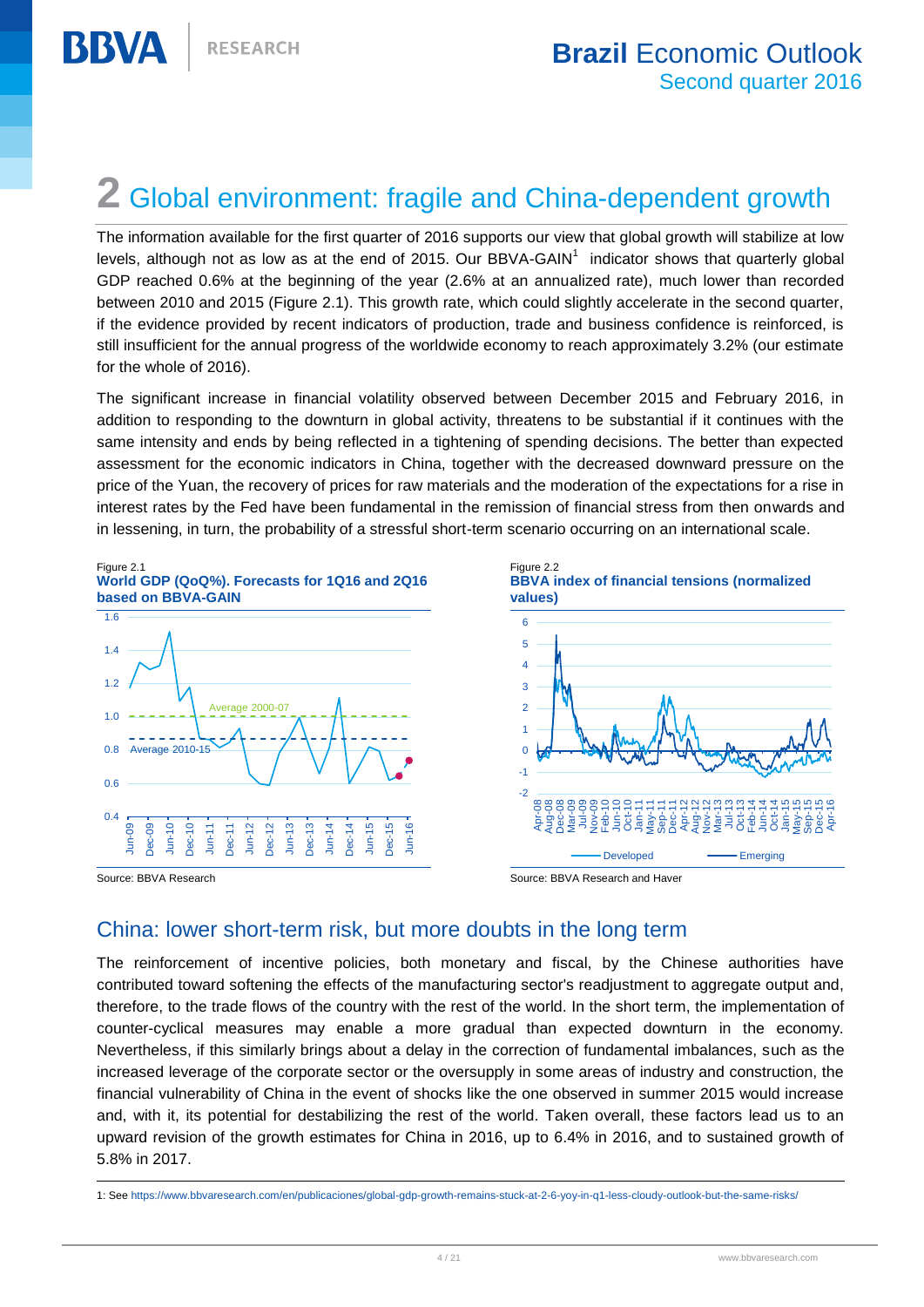# The international context conditions the decisions of the Fed and contributes to alleviating the pressures on emerging blocks

The weight granted by the agents of the worsening international context on the reaction of the Fed explains the delay in the expectations for the next rise in interest rates. In the face of the two increases forecast by the members of the FOMC for 2016, the market has postponed the next increase to the beginning of 2017. The reaction of the dollar, depreciating despite the relatively good behaviour that domestic demand in the United States is continuing to display, and the relaxation of the long sections of the dollar curve have contributed to alleviating the financing restrictions on the emergent block, as reflected in: (i) the BBVA rate of financial stress for this region, which has corrected the entire upturn observed for the first months of 2016 (Graph 2.2), and (ii) the reactivation of foreign capital inflows, in which net capital inflows have been produced in the emerging countries since the middle of February due, in part, to the relocation of investment flows to instruments with greater profitability.

Furthermore, since the central banks in developed economies have maintained the same tone for their monetary policies as in recent months (reinforcement or maintenance of the stimulus in the case of the ECB and the Bank of Japan; caution in the normalization of interest rates in the case of the Fed), the emergent authorities will have a greater margin for manoeuvre when prioritizing, among other objectives, economic recovery. The expected gradualism of the FED (which is a factor supporting capital flows into the region) and the recent recovery of currencies (which restricts the possible increase in inflation due to increases in the price of imported goods) limit the need to undertake aggressive increases in interest rates.

All in all, the relative improvement in the global economic scenario over the last quarter continues to be fragile and conditioned, in the short term, by both the progress of the Chinese economy and the resolution of the points of geopolitical instability that are present in Europe. In any case, in a context of high uncertainty about the capacity of the emergent block to sidestep economic deceleration and the ability of the central banks in the developed countries to relaunch growth, the occurrence of new periods of financial volatility, like the one observed at the beginning of this year, is not unlikely.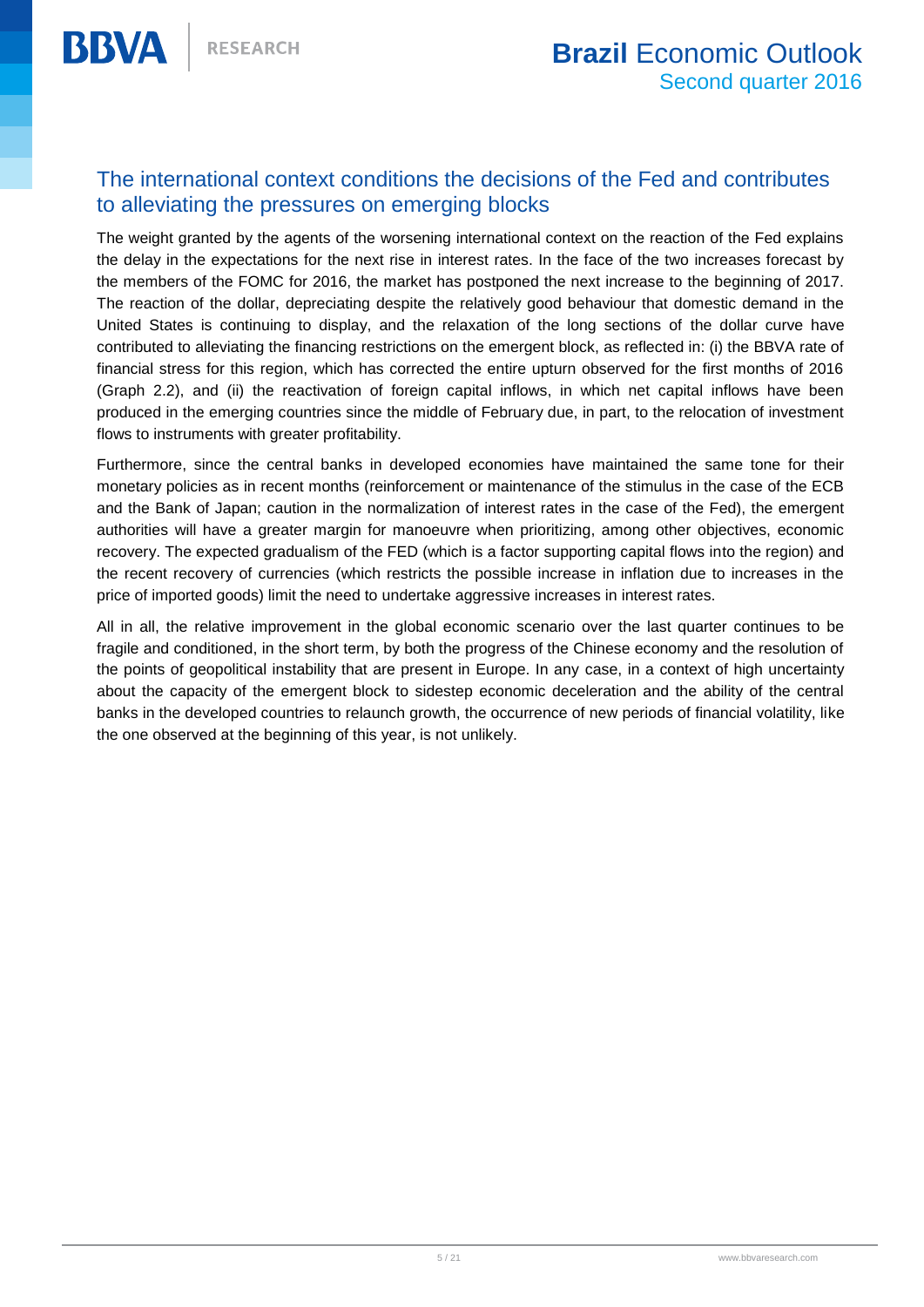# <span id="page-5-0"></span>**3** Brazil's political environment to remain turbulent

# Political tensions should continue to weigh negatively on economic activity during the government of Michel Temer, although not as much as recently

On April 17<sup>th</sup>, 367 out of the 513 members of the Lower House voted in favor of impeaching President Dilma Rousseff and then, on May 12<sup>th</sup>, 55 out of the 81 members of the Upper House decided on to admit for analysis the impeachment case. As a consequence, she will be forced to step down and Vice-President Michel Temer will assume presidential duties for 180 days. During this period, the Upper House will trial President Dilma Rousseff and will take a final decision on her impeachment (two-thirds of the votes are needed to make the impeachment definitive). The most likely is that the Upper House will end up favoring her permanent dismissal. Therefore, Michel Temer is likely to govern the country until the end of 2018.

It is unclear whether Temer's government will have the needed support to govern the country. His party, the PMDB, holds only 18 of the 81 Senate seats and 67 of the 513 seats of the Chamber of Deputies. That is more than Rousseff's PT, which has 11 representatives in the Senate and 57 in the Chamber of Deputies, but still insufficient to govern without the support of other parties. In that regard, it is important to note that those who favored Rousseff's impeachment will not necessarily support Temer's government. On top of that, recent surveys show that the new government will begin with low popular support: Michel Temer's approval rating is around 25% (Figure 3.1), slightly higher than Rousseff's approval rating.



Source: Google Trends and BBVA Research

Apart from the difficulties to govern a country facing a severe crisis (Figure 3.2), the next administration will also have to cope with the emergence of more news about the investigations on the corruption scandals at Petrobras and a fierce political opposition.

Thus, there are many reasons to think that the political environment will remain turbulent from now onwards, preventing the adoption of a proper solution to Brazil's fiscal problems and inhibiting a significant recovery of the confidence and therefore of economic activity. However, as we pointed out some months ago, once a decision about the impeachment was taken, the degree of uncertainty about the country could reduce somewhat. Anyway, the magnitude of this reduction will depend on the actions of the new government.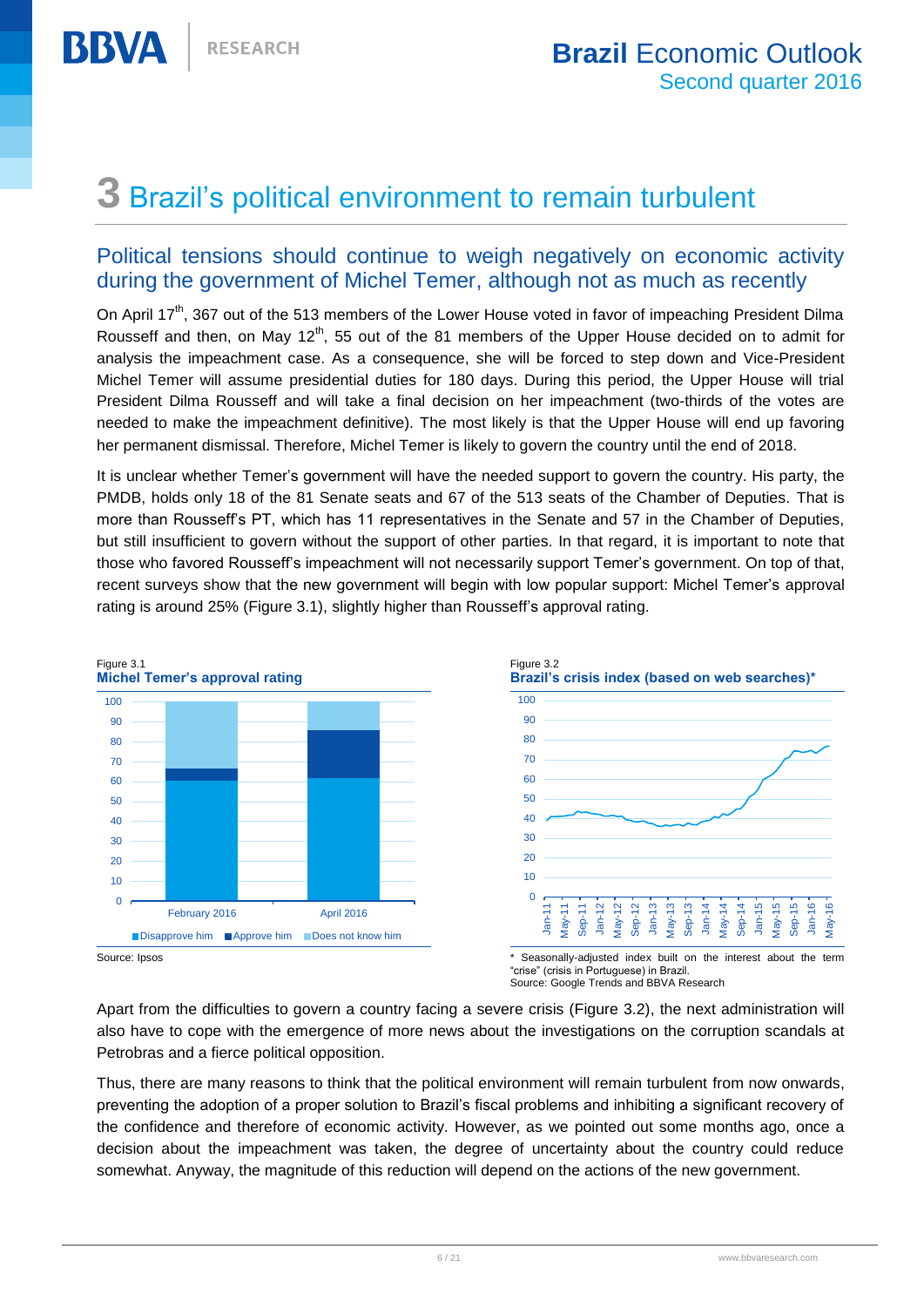# <span id="page-6-0"></span>**4** GDP will contract sharply in 2016, helping to drive inflation down; activity to recover slowly in 2017

# We forecast economic activity to decrease by 3.0% in 2016 and then to grow by 0.9% in 2017

Economic activity contracted for the fourth consecutive time in the last quarter of 2015 and it will likely decrease further in the next few ones. However, the economy has been decreasing at a declining pace in the last few quarters, a trend we expect to continue moving forward. More precisely, GDP dropped by 2.1% QoQ in the second quarter of 2015, 1.7% QoQ in the third, and 1.5% QoQ in the fourth one. We forecast it to decrease around 0.6% QoQ in the first quarter of 2016, somewhat less in the second quarter of the year and then to practically stabilize in the second half, before starting to grow at a positive, although low, rate in 2017 (Figure 4.1).

The expected dynamics of quarterly GDP is consistent with an annual GDP contraction of 3.0% in 2016, which would follow a 3.8% decrease in 2015, and a timid 0.9% rebound of growth in 2017.

It is important to note that statistical carry-over effects play an important role in the determination of annual growth figures. More precisely, if GDP remained unchanged throughout 2016 at the same level as in the last quarter of 2015, growth would thus decrease around 3.0% in annual terms in 2016<sup>2</sup>. Similarly, if GDP remained stable during 2017 at the level expected for the end of 2016, then 2017 GDP would grow by 0.4%. That means that the contraction of GDP in 2016 will be mostly due to statistical issues and that part of the expected rebound in 2017 is also related to carry-over effects.



 $\overline{a}$ 



2: That is due to the fact that 4Q15 GDP was significantly below the levels observed in the previous quarters in 2015.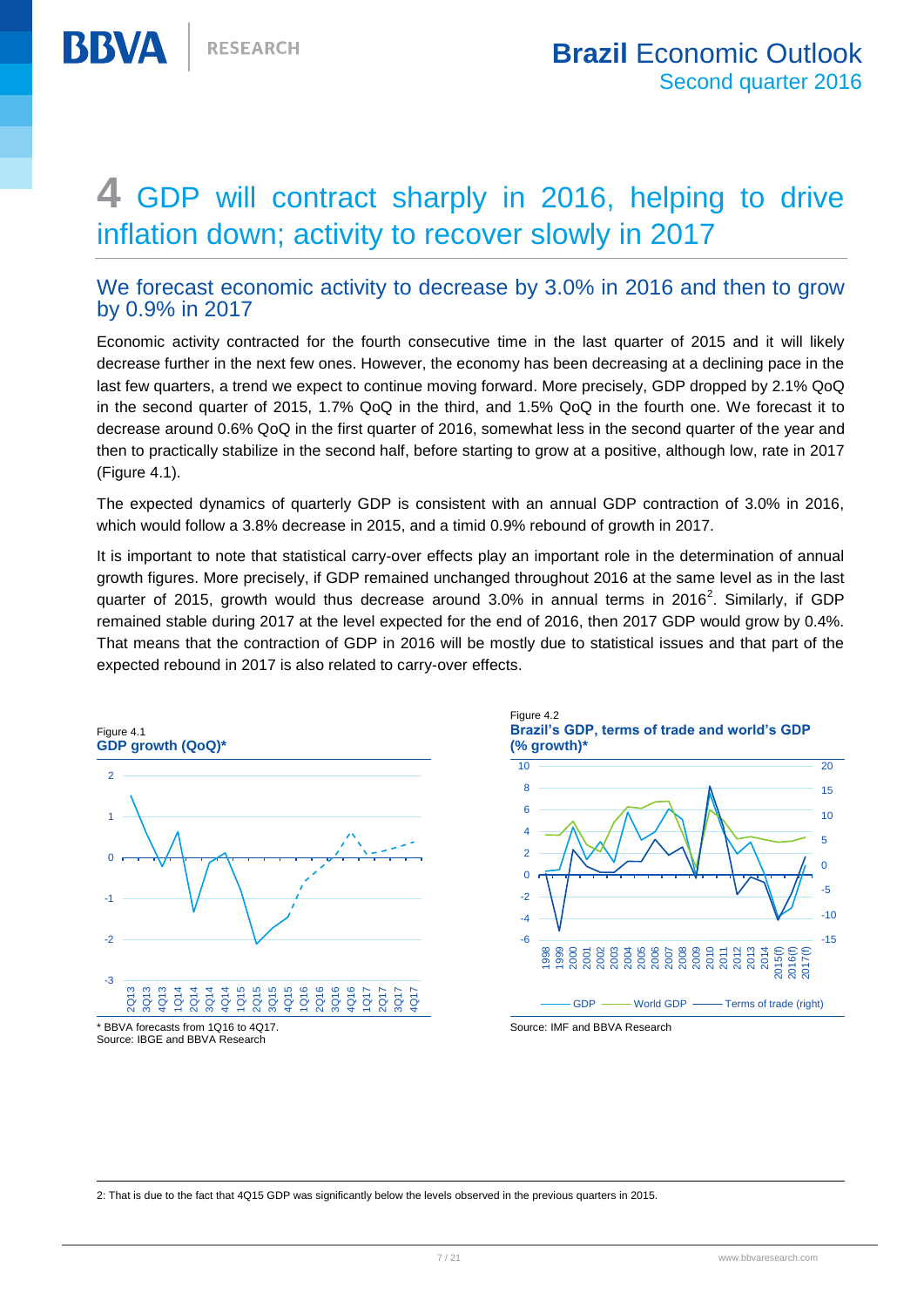

On the one hand, the performance of domestic GDP growth has been and will continue broadly synchronized with the evolution of the global economy: after decelerating in 2015, world GDP growth will likely be stable at around 3.2% in 2016 and will then accelerate somewhat in 2017. In addition, the domestic GDP path will continue to be shaped by the dynamics of commodity prices in global markets, which are expected to cause a 5% fall in Brazil's terms of trade in 2016 -somewhat less than in 2015 when the contraction was of 11%- and then to grow by 2% in 2017 (Figure 4.2)<sup>3</sup>.

On the other hand, the evolution of domestic GDP will obviously continue to be linked to local factors. Firstly, after a sharp deterioration in 2015, confidence has been relatively stable at low levels in the last few months (Figure 5.3).We see some room for a small and gradual improvement going forward, which is line with our view that the decision on the impeachment of President Dilma Rousseff, whatever it was, would reduce –not eliminate- uncertainty regarding the domestic outlook. On top of that, the inflation slowdown and the improvement of the current account will take some pressure off economic policies, especially in 2017, when we expect monetary policy to become gradually less restrictive. Moreover, the reduction in manufacturing inventories as well the more depreciated exchange rate level should contribute to some improvement in the dynamics of exports and fixed capital investment during the next few quarters.



Source: CNI, Fecomercio and BBVA Research Source: IBGE and BBVA Research

 $\overline{a}$ 

Figure 4.4 **GDP growth: contributions of domestic and** 





Our prospects for the economy remain broadly unchanged in comparison to three months ago. Even though incoming activity data is somewhat worse than expected and the degree of political turbulence continues to surprise us negatively, their impact on activity is expected to be offset by the fact that commodity prices are performing better than we anticipated, which will likely imply that terms of trade will fall around 5% in 2016, less than we forecast before (8%). That is the main reason why our GDP forecast remains unchanged at - 3.0% in 2016. With respect to 2017, we have revised our GDP forecast 0.3 p.p. down to 0.9%. This revision is mostly due to the fact that we now expect Brazil's terms of trade to increase only 2% next year rather than 5% as the rebound in commodity prices, expected to occur in 2017, ended up taking place in 2016.

From a different perspective, we expect the GDP contraction in 2016 to be mostly driven by a significant decrease in domestic demand. More precisely, we forecast it to fall by 5.8% in 2016, contributing with -5.3 p.p. to GDP growth this year, while last year it decreased by 6.4% and contributed with -6.6% p.p. to GDP

<sup>3:</sup> After a severe contraction at the beginning of the year, commodity prices rebounded more than we expected recently due to lessened concerns over China. Even though we see some room for a downward correction in the short-term, we expect commodity prices to remain broadly stable and even increase somewhat over the forecast horizon. For more details about our view on commodity markets, see our [2Q16 Latin America Economic Outlook.](https://www.bbvaresearch.com/en/category/regions-en/emerging-economies-en/latin-america/brazil/)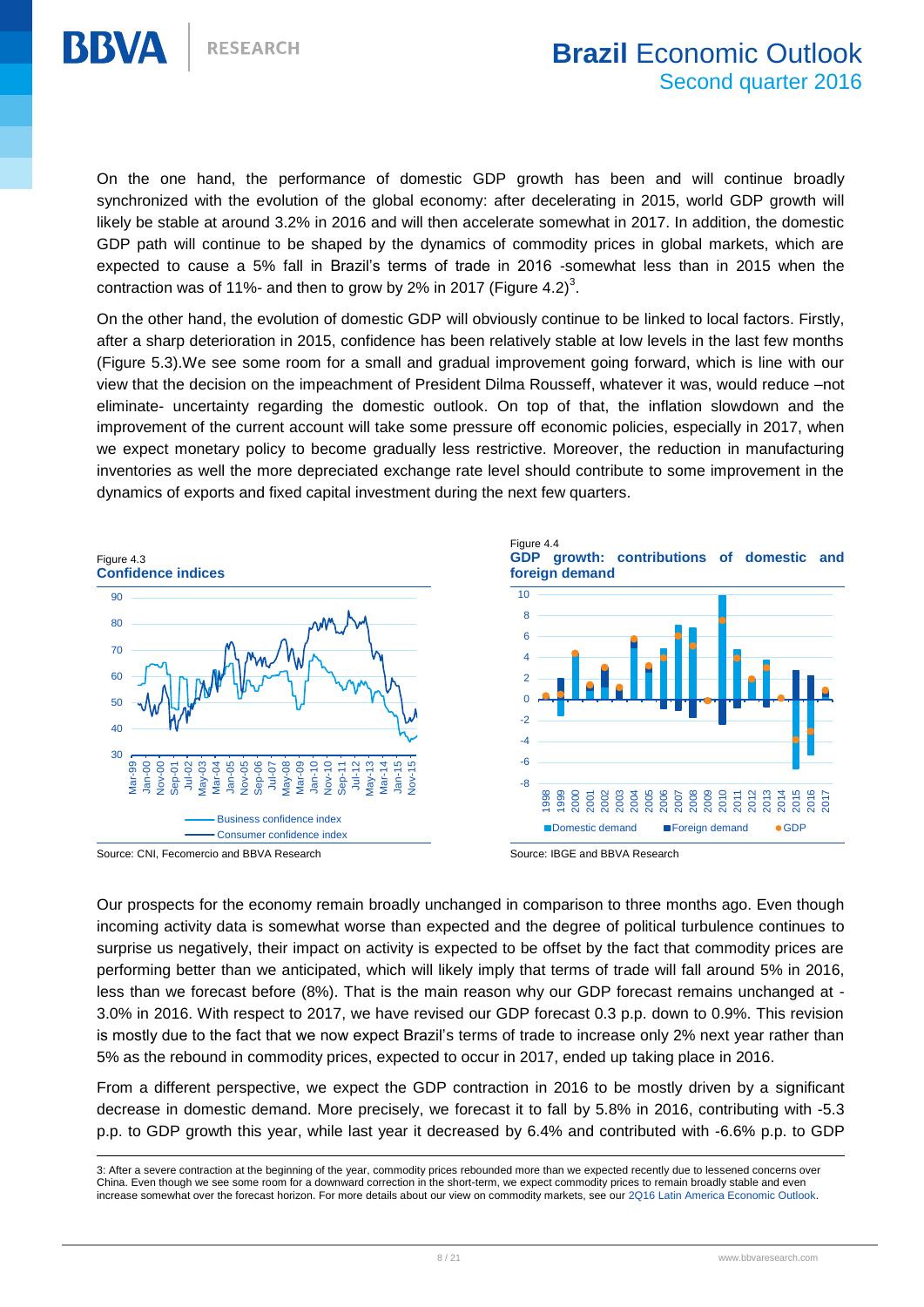

growth. With respect to 2017, we forecast domestic demand to expand by 0.3%, contributing positively to GDP growth in the period (Figure 4.4).

We forecast both gross fixed capital formation (GFCF) and consumption to decrease significantly in 2016, although not as much as in 2015. However, in 2017 we are counting on a rebound in the former and expect consumption to remain broadly stable. The forecast of stability of consumption in 2017 is in line with our view that credit and mainly labor markets will continue to deteriorate until the beginning of next year.

Regarding the performance of foreign demand, we expect the slowdown in imports and a positive contribution from exports to jointly contribute with 2.3 p.p. to GDP growth in 2016. In 2017 the contribution of net external demand should be smaller, around 0.6 p.p., as imports should stabilize after having fallen significantly in 2015 and 2016 (see our forecasts table in Section 7).

Finally, it is worth emphasizing that, even though the recession will likely lose intensity in the next few quarters and a recovery is expected to start at the end of this year, GDP growth will remain weak moving forward, due to the impact of the ongoing fiscal deterioration and of political turbulence, among other things. This view is supported by our estimates showing that potential GDP has deteriorated significantly and is now around 1.0% (see Box 1).

# Domestic demand deceleration is finally affecting inflation more significantly

After peaking at 10.7% in January, annual inflation has been trending downward lately. In April it reached 9.3%, the lowest figure since June 2015. As we expected, smaller adjustments in regulated prices and the impact of the domestic demand slowdown are finally paving the way for a slowdown in inflation (Figure 4.5).

Inflation of regulated prices is now at 10.7% in annual terms, still high, but below the levels observed last year (18.1% in December 2015, for example). After the very sharp corrections implemented last year, the process of alignment of regulated prices is now nearing its end. In any case, it is worth noting that the reduction in administered-price inflation has benefitted from the recent moderation of oil prices in global markets, which reduced the need of further increases in fuel prices, and also from the more favorable dynamics of electricity tariffs. They increased only 1.7% in annual terms in April in comparison to 51% in December 2015 thanks to a more favorable rainfall regime this year and the reduction of the demand for electricity.



Source: BCB and BBVA Research Source: IBGE and BBVA Research

Figure 4.6 **Headline inflation: observed and forecasts (YoY %, end of quarter)**



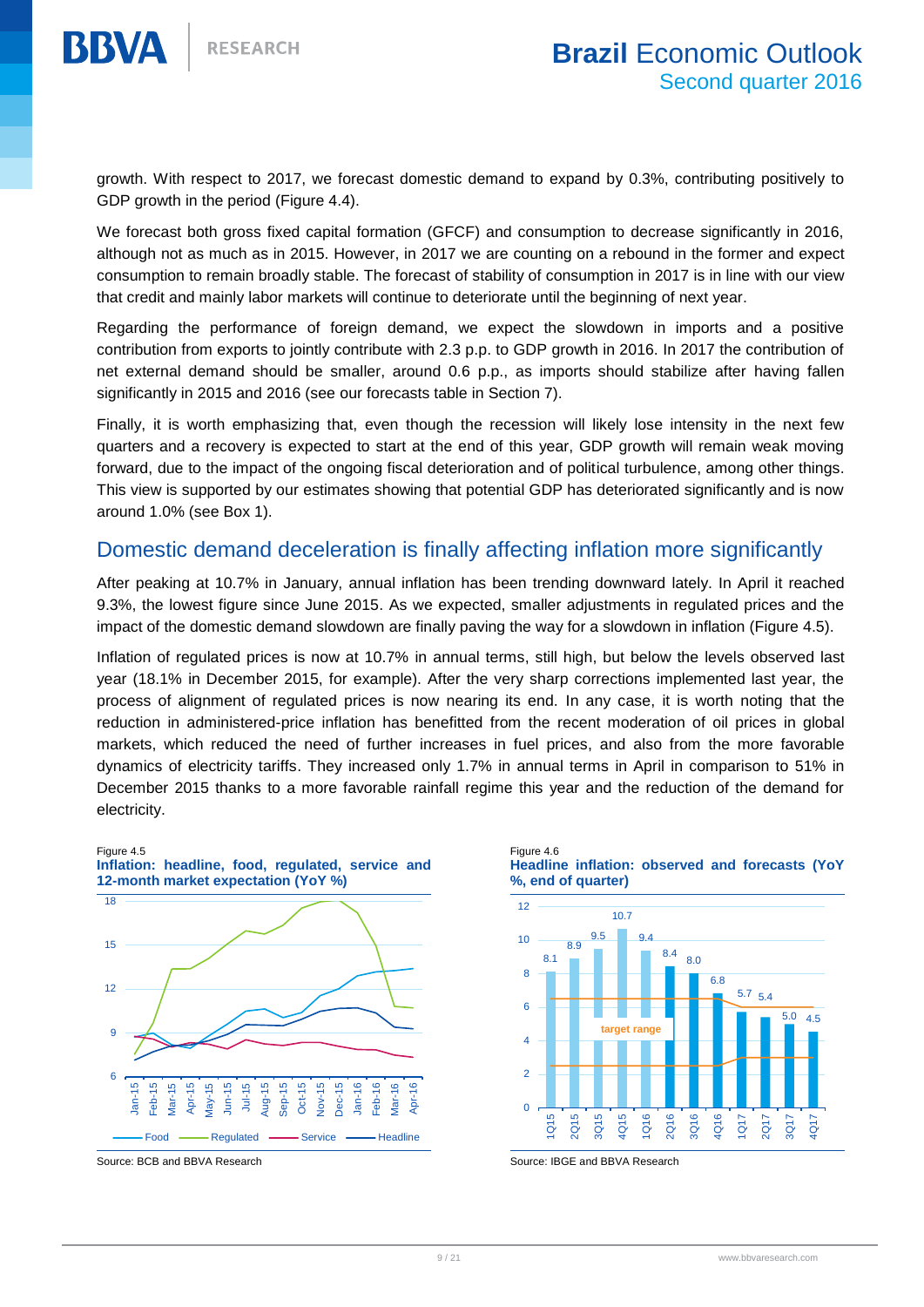

With respect to the contraction in domestic demand, this has finally been driving down domestic prices more significantly. It has, for example, allowed service inflation to ease more significantly in the last months (Figure 4.5). More precisely, after remaining practically steady above the 8.0% mark last year, service inflation declined to 7.3% in April, the lowest level since 2010. Another symptom of the more important effect of the ongoing recession on internal prices is the recent moderation of wages. After growing by around 9% in 2014 and 6% in the first half of 2015, nominal wages have been increasing around 3% in annual terms in the last few months (and an additional slowdown in the next few months should not be ruled out).

In spite of the recent deceleration, inflation is still well-above the target range and we forecast it to only converge to the BCB goals by the beginning of next year (as announced in 2015, the target range will be narrowed to 3.0%-6.0% in 2017 from the 2.5%-6.5% in the previous years). Among the factors that will likely prevent a faster convergence of inflation within the targets we highlight i) the pressure from food prices, mostly due to supply issues (Figure 4.5); ii) the existence of significant mechanisms of indexation (the Box 2 shows that inflation persistence is relatively high in Brazil); iii) still high inflation expectations (Figure 5.1); and iv) the prospects that the exchange rate will remain at more depreciate levels over 2016 and 2017, in spite of the appreciation observed in the last few months (Section 6).

The recent inflation moderation caused markets' inflation expectations to decrease lately (Figure 5.1) and reinforced our below-consensus forecasts, which continue at 6.8% for the end of 2016 and 4.5% for the end of 2017 (Figure 4.6).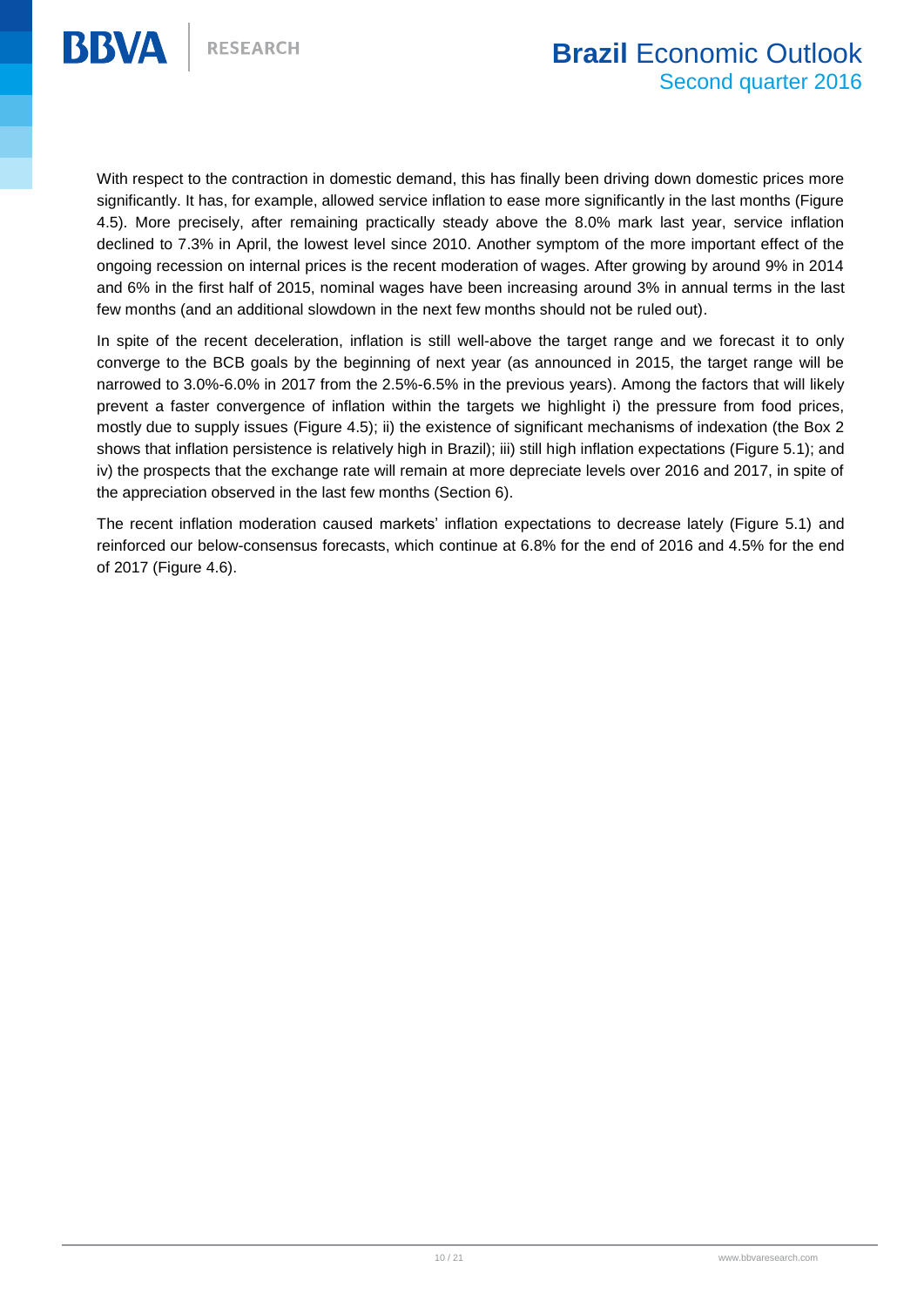# <span id="page-10-0"></span>Box 1. Brazil's potential GDP falls to around 1%

The overall deterioration of the Brazilian economy in the last years has produced a significant reduction in the country's capacity to grow without generating distortions. The slowdown of the Chinese economy, the consequent fall in commodity prices, the mismanagement of local economic policies (in particular of the fiscal policy, which has contributed to the emergence of a fiscal crisis), the lack of reforms to spur domestic productivity, among other factors, have all contributed to a fall in Brazil's potential GDP. In fact, these factors have negatively affected each one of the components of potential GDP, namely capital, labor and overall productivity (also known as total factor productivity or TFP).

Some examples provide a quick illustration of the deterioration Brazil went through recently: i) investment in fixed capital decreased around 25% from 2013 until 2015, reducing the contribution of physical capital to growth; ii) unemployment jumped from slightly less than 5.0% in the second half of 2014 to more than 8.0% at the beginning of 2016, making less relevant the labor contribution to domestic growth; and iii) Brazil lost five positions in the World Bank's Ease of Doing Business Rankings, which is in line with the view that overall productivity has fallen in recent years.





Source: BBVA Research

Our updated estimations show that Brazil's potential GDP is currently around 1.0% and that it will remain close to that level in the next few years (1.1% on average between 2016 and 2020). Looking beyond 2020, some improvement is likely and potential GDP could then converge to 2.0% (Figure B.1.1).







Source: BBVA Research

The potential GDP estimate for the 2016-2020 period is significantly lower than we estimated in 2015 (2.2%), which reflects not only the deterioration recorded in the last few years but also less positive prospects for the future. Moreover, our estimations show that potential GDP will be in the next five years well-below the levels observed in the previous decades (Figure B.1.2).

A faster convergence to a higher potential growth level could be achieved by an early adoption of relevant economic reforms (of the political system, of the social security system, of labor markets, of the tax system, etc), which now we regard as unlikely.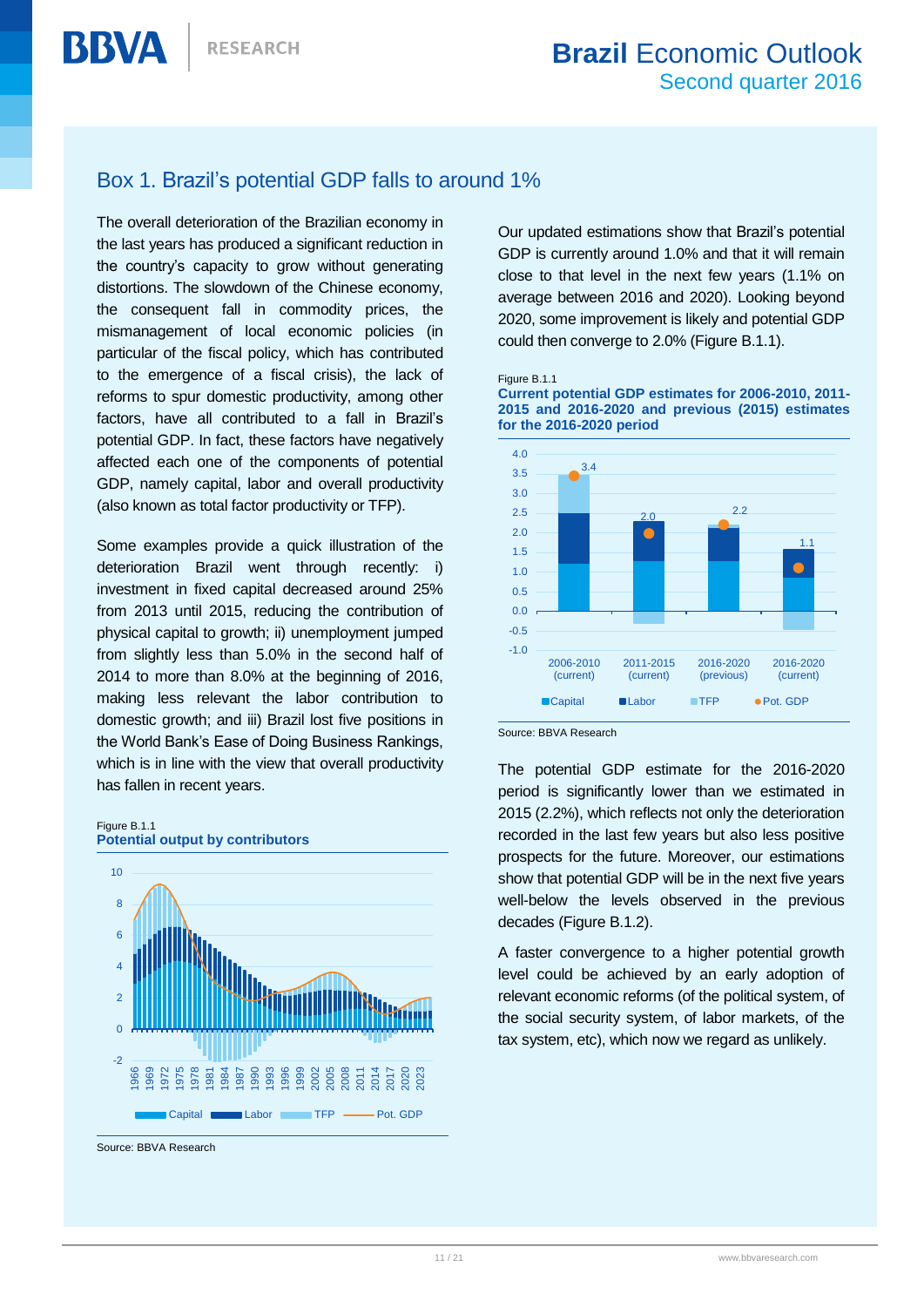# <span id="page-11-0"></span>Box 2. The persistence of inflation in Brazil: a comparative analysis

After peaking at the beginning of the year, inflation in Brazil has been decelerating in the last few months. Even though it is expected to moderate further due to the contraction of domestic demand and smaller adjustments in regulated prices, it is not clear when exactly it will converge to the targets established by the central bank.

To address that particular issue and, more generally, to analyze the domestic price dynamic we need to understand just how persistent inflation is in Brazil.

With this in mind, we present in this study three measures of inflation persistence and compare the results we obtain for Brazil with those for other Latin American countries (Argentina, Chile, Colombia, Mexico, Peru and Uruguay). We use monthly data, generally from January 2004 to March 2016, and take as a measure of inflation the annualized and deseasonalized monthly inflation rate.

Firstly, we estimate an auto-regressive model of order one (i.e. an AR(1) ), in which current inflation depends solely on the inflation for the immediately preceding period<sup>4</sup>. The estimated value of the parameter that relates current to past inflation can be taken as a simple measure of persistence. The higher it is, the greater the impact of past inflation on current levels, suggesting greater inertia.

Figure B.2.1 shows that the persistence of inflation based on the AR(1) is around 0.6 in Brazil, lower than in Argentina and Colombia, but higher than in the other countries analyzed.

This initial measurement is in part determined by factors such as economic activity, the exchange rate and external inflation, among others. In order to exclude such extrinsic effects and have a measure of persistence that actually reflects the impact of intrinsically inertial factors on inflationary forces, related to the existence of price index mechanisms, we use the generalized method of moments (GMM) to estimate a Phillips curve for each economy, in which current inflation depends on the product gap, past inflation, inflation expectations, the exchange rate and the price of raw materials on global markets<sup>5</sup>.

#### Figure B.2.1

**Persistence of headline inflation: based on the estimation of an AR(1) model (Jan/04-Mar/16)\***



\* Results are significant at 5% level, with the exception of Uruguay. Source: BBVA Research

In this case, the parameter that relates current to past inflation is an indicator of intrinsic persistence, free from the effect of the other variables included in the estimate.

Despite the fact that in this case, the level of persistence for Brazil is around 0.5, slightly lower than in the previous measure, it is once again higher than in most countries in the region (Figure  $B.2.2)^6$ .

We re-estimate the previous Phillips curve model using core inflation, rather than headline inflation, as dependent variable as some items, such as food and regulated goods/services, show a price dynamic which differs sharply from the general. In this case, the estimated persistence for Brazil is lower than previously, which means that the inertia of non-core components of inflation is

<sup>4:</sup> In none of the countries the inflation series exhibit a unit root, according to standard tests. In all cases, therefore, these are stationary series.<br>E. The independent variables enter with only ane lag, apart from infl

<sup>5</sup> 5: The independent variables enter with only one lag, apart from inflation expectations, which enter contemporaneously (and have to be instrumented for).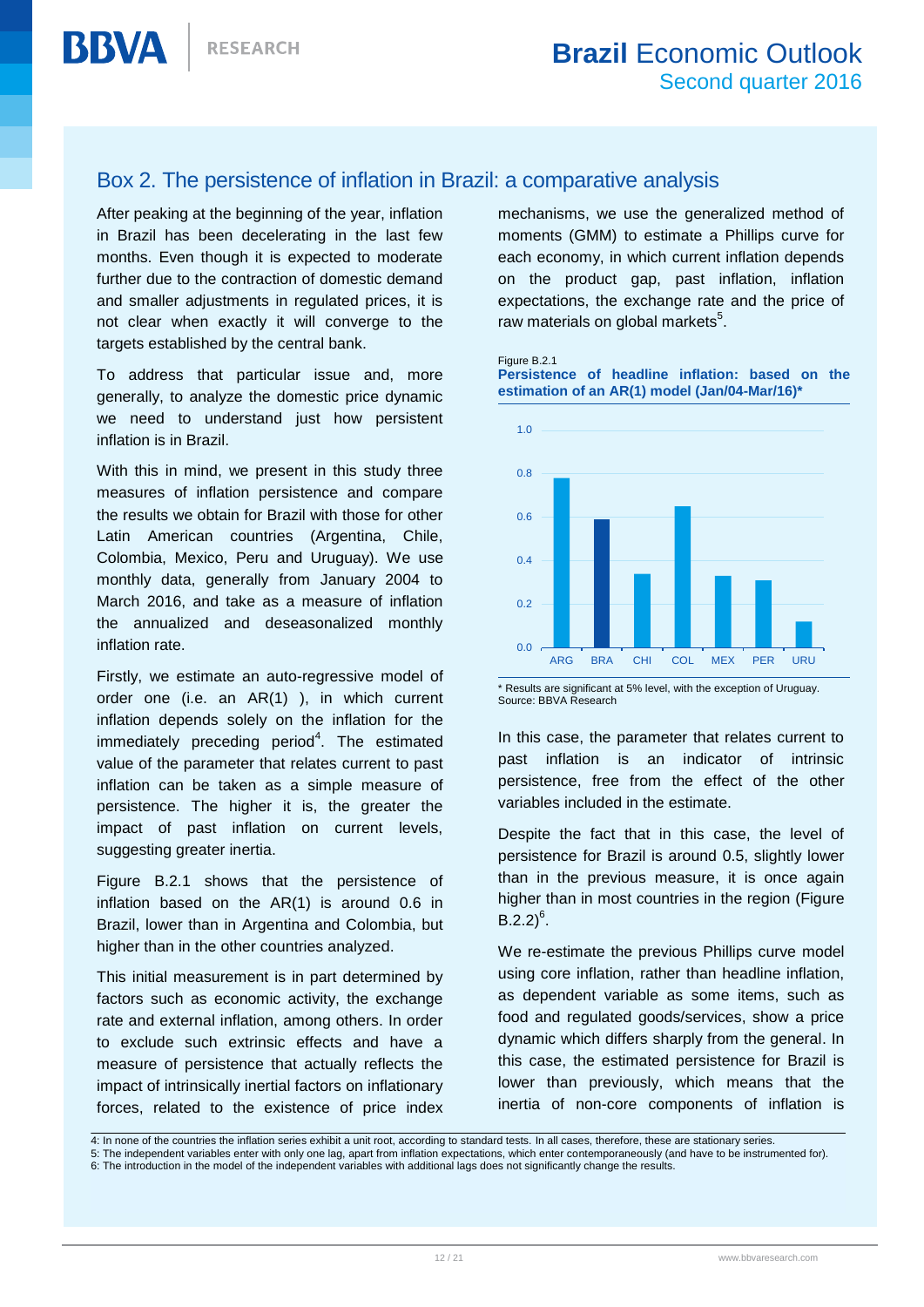

Primer trimestre 2016

higher than the persistence of core components. Anyway, the results continue to shows that persistence is relatively higher in Brazil than in other countries. In fact, in this case only in Argentina is the degree of inflation inertia higher than in Brazil (Figure B.2.3).

#### Figure B.2.2

**BBVA** 

#### **Persistence of headline inflation: based on the estimation of a Phillips curve (Jan/04-Mar/16)\***



\* Due to data issues, the sample for Argentina starts in August 2006. The results are significant at a 5% level for Argentina, Brazil, Colombia, Peru and Mexico and at 10% for Chile. Source: BBVA Research

In general, the results support the idea that inflationary inertia is lower in countries where central banks have been less tolerant of inflation and higher in countries, such as Brazil, where inflation is usually higher<sup>78</sup>.

Finally, in order to analyze whether the degree of inflation persistence has changed during recent years, we estimate the two previous Phillips curve models for the past three years (April 2013 to March 2016) and for earlier periods of the same duration. The results suggest that inflationary inertia increased over the past three years in Colombia, Peru and Uruguay. However, in the case of Brazil, as well as the other countries, the results are not conclusive, which is not totally surprising given the small size of the samples considered.

#### Figure B.2.3

**Persistence of core inflation: based on the estimation of a Phillips curve (Jan/04-Mar/16)\***



\* Due to data issues, the samples for Argentina and Uruguay start in April 2008 and January 2011, respectively. The results are significant at a 5% level for Argentina, Brazil, Colombia and Mexico and at a 10% level for Peru and Uruguay. Source: BBVA Research

All in all, our analysis suggests that indexing mechanisms play a relatively more important role in Brazil than in other similar countries. It reinforces our view that inflation deceleration in Brazil will be slow, and that inflation will only converge to within the target range at the beginning of 2017.

<sup>7:</sup> In the period a<br>7.7% in Uruguay. 7: In the period analyzed, average inflation stood at 19.8% in Argentina, 6.0% in Brazil, 3.4% in Chile, 4.3% in Colombia, 4.0% in Mexico, 3.0% in Peru and

<sup>8:</sup> The results do no change significantly with the inclusion of additional independent variables with more lags.  $B = \frac{3}{2}$ , 3.4% in Colombia, 4.3% in  $\frac{3}{2}$ , 3.0% in  $\frac{3}{2}$ , 3.0% in  $\frac{3}{2}$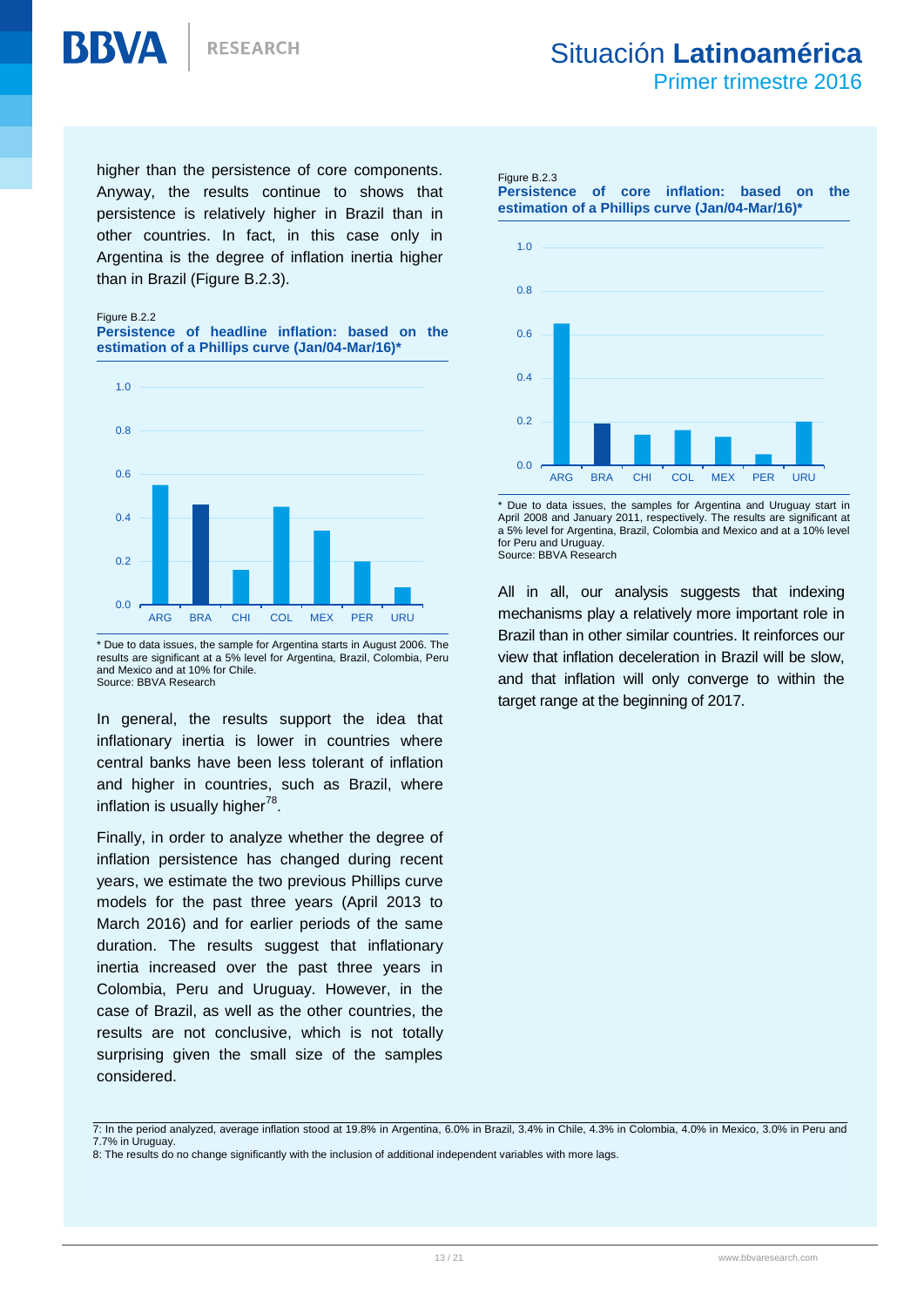# <span id="page-13-0"></span>**5** Inflation fall brings some relief, but fiscal problems will continue to put pressure on economic policies

# The time for a monetary easing has not arrived yet

In line with our expectations, the Central Bank of Brazil (BCB) has kept the Selic rate unchanged at 14.25% in the last monetary policy meetings. On the one hand, the economic and political consequences of further tightening monetary policy during a recession closed the door on any further monetary tightening. On the other hand, the persisting high inflation did not leave room for the beginning of a monetary easing cycle.

Anyway, the recent moderation of inflation, in particular of market expectations (Figure 5.1), has allowed the monetary authority to adopt a less hawkish tone recently. In fact, while an additional dose of monetary tightening has been practically ruled out, a reduction of the Selic rate is now on the radar. Nonetheless, we continue to expect the BCB to cut interest rates only when inflation converges within the target range and market expectations near the 4.5% mark, something we think will only occur at the beginning of 2017. That view was reinforced by the minutes of the last monetary policy meeting in which the monetary authority stated that "…high annual inflation and inflation expectations distant from targets do not offer room for the easing of monetary policy".

Therefore, as three months ago, we expect the Selic rate to remain unchanged until the end of 2016 and then to be cut gradually over 2017 until it reaches 11.50% (Figure 5.2).

Anyway, as the Vice-President Michel Temer has assumed presidential duties, a new president for the BCB could be appointed soon. That would probably be a hawkish event as it is most likely that the new head of the institution would try to show a stronger commitment to low inflation than that the exhibited by the previous administration, which would then make a monetary easing less likely. However, the adoption of a more hawkish name for commanding the BCB, as well as any move towards formally conceding independence to the BCB, could drive inflation expectations down, creating some room for the beginning of a monetary easing cycle already in 2016. All in all, the possibility of changes in the BCB board heightens uncertainty regarding the monetary policy path over the next few months.



Figure 5.2 **Selic interest rate (YoY %)** 6 7 8 9 10 11 12 13 14 15 Mar-13 Jul-13 Nov-13 Mar-14 Jul-14 Nov-14 Mar-15 Jul-15 Nov-15 Mar-16 Jul-16 Nov-16 Mar-17 Jul-17 Nov-17

Source: BCB and BBVA Research Source: BCB and BBVA Research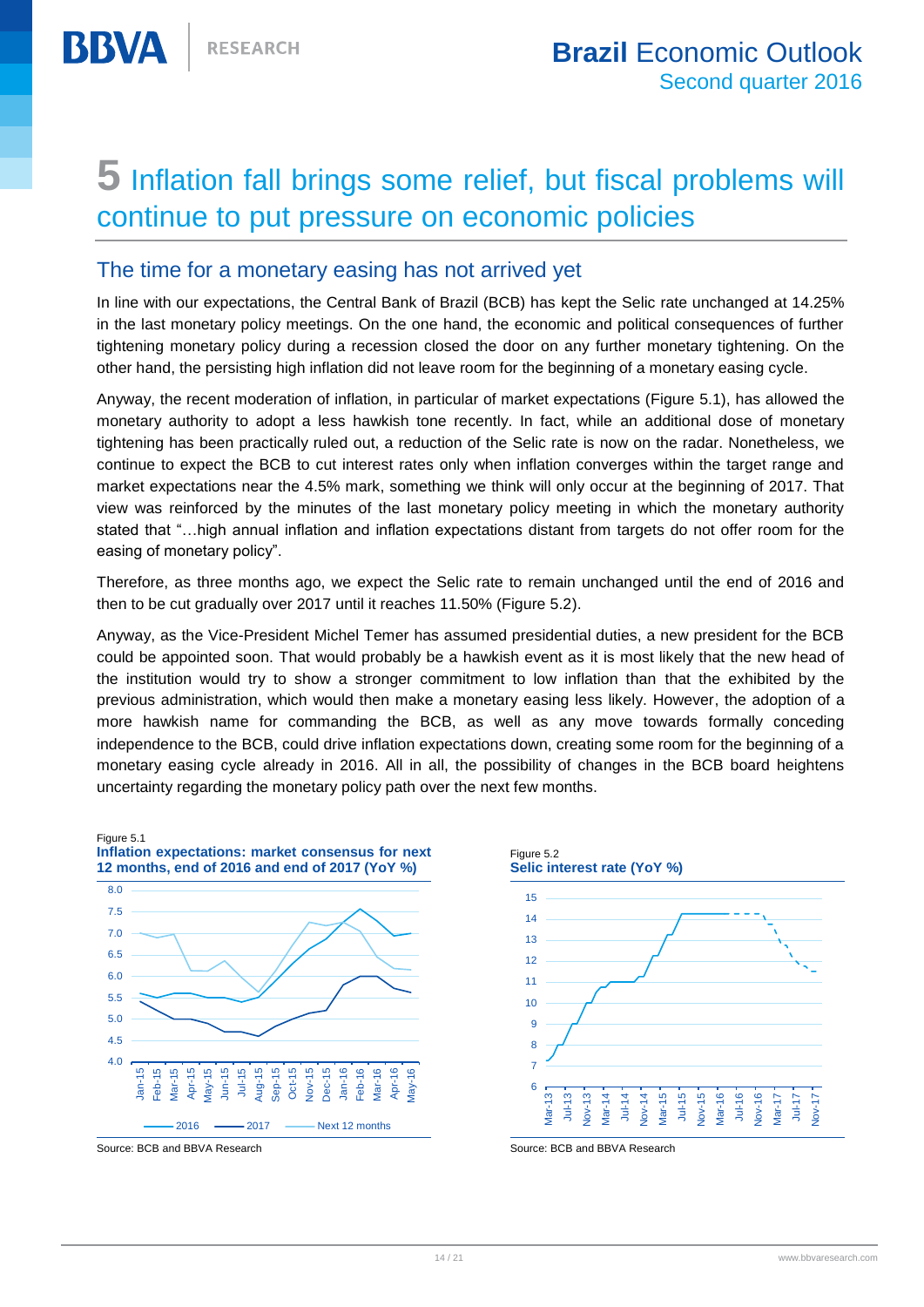# We remain skeptical about a short-term solution to the fiscal crisis

The political turmoil of the last few months has prevented the adoption of significant measures to reduce the concerns about Brazil's public accounts. As a consequence, not only have the main fiscal indicators continued to deteriorate, but also the prospects for the evolution of public accounts have further worsened.

The primary fiscal result accumulated in the last 12 months reached -2.3% of GDP in March, the worst result ever. Such a high primary deficit is related to the payment last year of around 1.0% of GDP in expenses of previous years, the deceleration in public revenues due to the contraction in domestic demand (federal government's tax revenues declined 9% in real terms in the first quarter of the year in comparison to the same period last year) and relatively high public expenditure (at federal level it expanded around 5% in the first quarter).

The total fiscal result, which adds interest payments to the primary result, improved somewhat very recently as the exchange rate appreciation reduced the expenses generated by the stock of exchange rate swaps of around USD67bn maintained by the BCB $^9$ . In spite of that improvement, the total fiscal result remained close to -10.0% of GDP (more precisely, -9.7% of GDP in March, in comparison to -10.4% of GDP in December 2015).

The gross public debt reached 67.3% of GDP in March, somewhat higher than in December 2015 when it was equal to 66.5% of GDP.



\* Primary result + interest payment = total fiscal result. Primary result and interest payment refer to the consolidated public sector while the gross public debt refers to the general government, which excludes the BCB and stated-owned companies. Source: BCB and BBVA Research

 $\overline{a}$ 





Source: BCB and BBVA Research

<sup>9:</sup> By providing exchange rate swaps, the BCB reduces the private sector's exposure to an exchange rate depreciation but increases its own. Even though these swaps are referred in USD dollars, they are paid in Brazilian reais. It is worth noting that if on the one hand the government gains with an exchange rate depreciation by maintaining these swaps, on the other hand it loses from a currency appreciation because its international reserves, amounting to almost USD370bn, make the government an external creditor. However, these losses do not impact the public sector's annual result (they do impact the public sector's debt).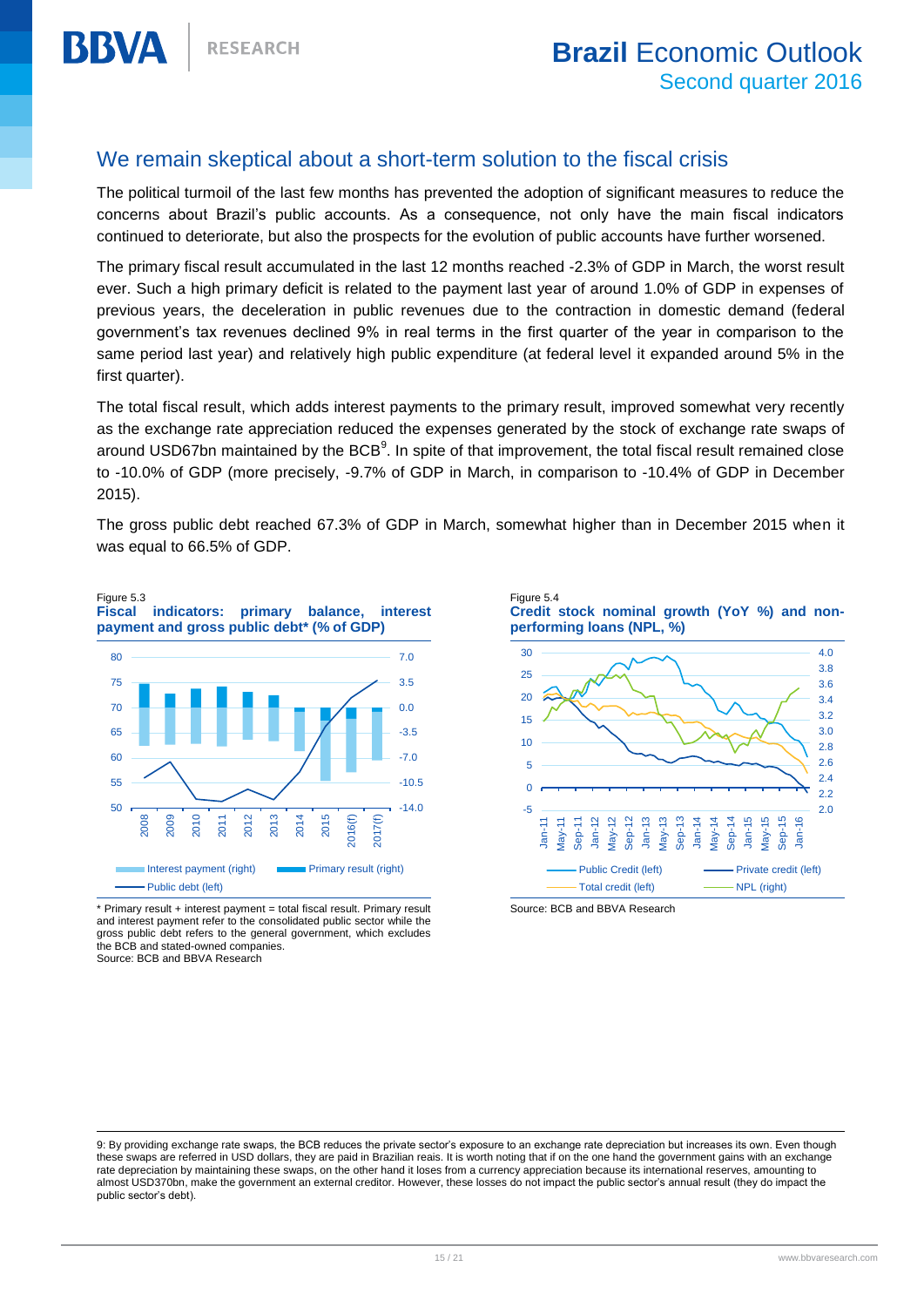We think that the environment for the approval of the needed fiscal reforms will remain challenging (see Section 3). Even though Michel Temer's administration seems willing to address the country's main fiscal problems and in spite of the fact that some positive steps will likely be adopted, we are skeptical about its ability to approve a significant social security reform and to effectively reduce the degree of rigidity of public expenses, which are essential to solve the fiscal crisis (for more details about these issues, see our [1Q16 Brazil Economic Outlook\)](https://www.bbvaresearch.com/en/public-compuesta/brazil-economic-outlook-first-quarter-2016/).

Based on these prospects for fiscal policy, we expect the primary result to close 2016 around -1.5% of GDP and 2017 around -0.6% of GDP: The relative improvement in 2017 is in line with our view that by then the tone of economic activity will be more positive than in 2016. Accordingly, the total fiscal deficit should remain very high, around 9.0% of GDP, this year and then fall to 7.3% of GDP next year thanks to the lower primary deficit expected for the period and the likely reduction in interest rate payments (the reference interest rate is forecast to fall from the beginning of 2017). Finally, we expect the gross public debt to reach 72.0% of GDP in December 2016 and 75.4% of GDP in December 2017.

In general, our current forecasts show a somewhat gloomier outlook for Brazil's public accounts. The expected additional deterioration in fiscal results should prevent a sharp turnaround of the confidence in the country, which is in line with our view that growth will remain low in the forthcoming years. Moreover, it will maintain the concerns about the building up of a solvency crisis and the emergence of a "fiscal dominance" scenario, for example.

Finally, it is worth adding that an exaggerated increase of credit from public banks is less likely under Michel Temer's government, which reduces the risks for these banks and therefore for public accounts due to a credit expansion during a recessionary period. Therefore, while there is more uncertainty about the stance of fiscal policy moving forward, the most likely is that credit markets will continue to exhibit a more contractive tone (Figure 5.4).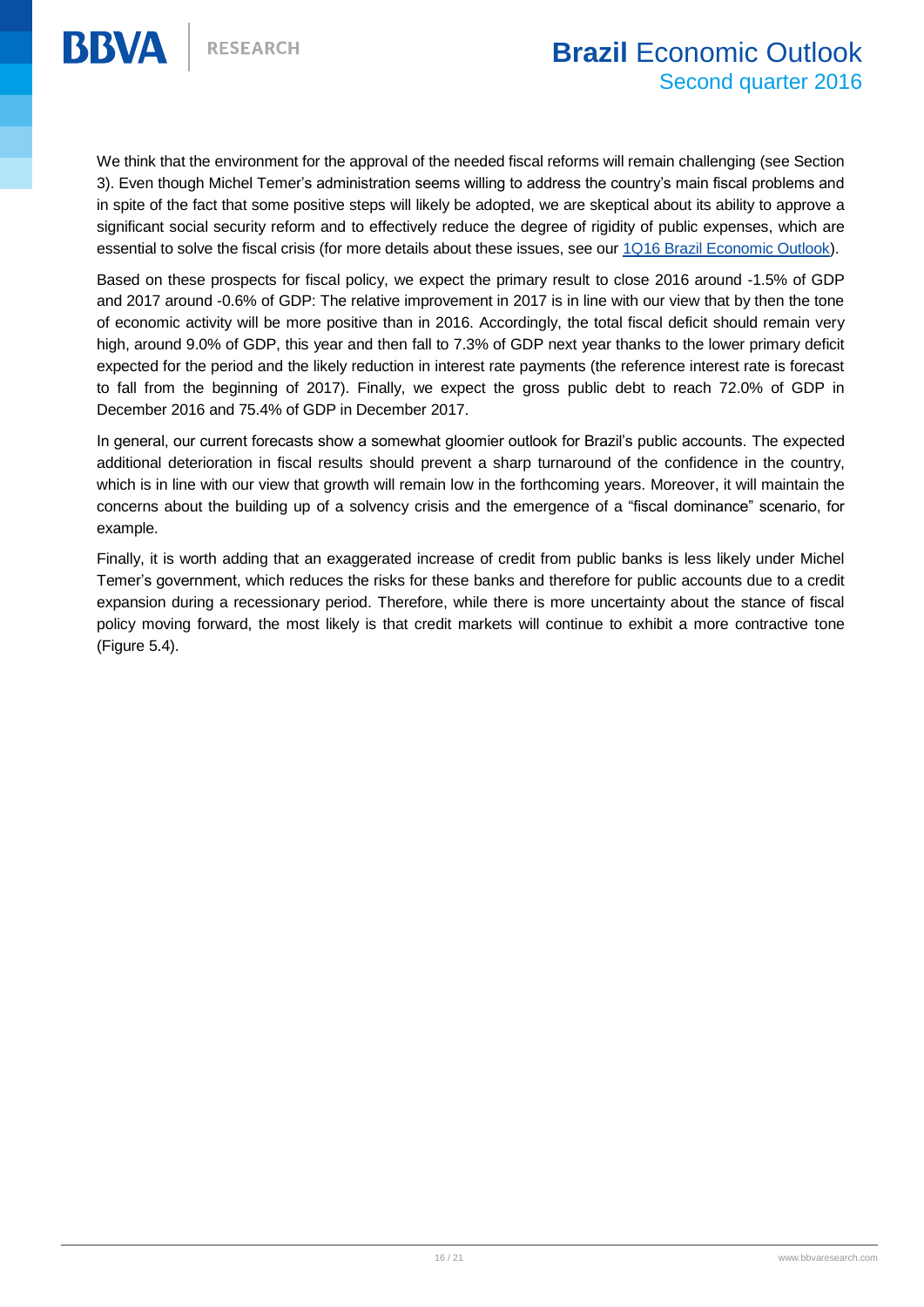# <span id="page-16-0"></span>**6** Financial markets: after the storm comes the calm; and then another storm?

# Local financial assets recovered in the last months the losses recorded during the second half of 2015. We expect financial turbulence to remain high.

Lessening concerns about a hard-landin" of the Chinese economy and, secondarily, the consolidation of the perception that the process of normalization of monetary policy in the US will be gradual helped to reduce global financial tensions (Figure 2.2) and to drive up commodity prices in the last few months. The CRB commodity price index, for example, increased 11% since the beginning of the year (8% in the last three months). These recent increases offset the losses accumulated from the middle of July until the end of 2015, leaving commodity prices around the same levels observed around ten months ago (Figure 6.1). Since that moment at the beginning of the second half of 2015, the prices of oil, iron ore and soybeans, which are especially important for the Brazilian economy, varied -20%, +10% and +7%.

Interestingly, the prices of the main Brazilian financial assets exhibited a dynamic similar to the one showed by commodity prices and now are also close to the levels observed in the middle of July 2015 (Figure 6.1). The Sao Paulo stock exchange index (IBOVESPA) is now only 3% higher now than then. The Brazilian real is currently around 3,50, 8% weaker in nominal terms and broadly unchanged in real terms. Brazil's sovereign spread, measured by the EMBI+, is not so close to the levels observed at the beginning of the second half of 2015: it is around 20% higher now.



Figure 6.1

**Commodity prices (CRB index), equity markets (BOVESPA), sovereign spreads (EMBI +) and exchange rate (USD/BRL). Indexes: figures as of July 20, 2015 =100.**

\* Higher values represent a weaker Brazilian real, a higher BOVESPA index and a higher sovereign spread. Data until May. Source: Datastream, CRB and BBVA Research

Therefore, in general, the recent dynamics of Brazilian financial assets are to a large extent explained by global factors, mainly commodity prices. Local factors are obviously also impacting financial asset prices. For example, the fact that Brazil's sovereign spreads are higher now than around 10 months ago is probably related to the sharp economic deterioration observed in the period, in particular of the public accounts (all the main credit rating agencies withdrew Brazil's investment grade since then). While the overall deterioration in the period also impacted negatively other local financial assets, the market's optimism with respect to the government of Michel Temer, which we do not completely share as commented in Section 3, have in general

90 100 110

120

130

140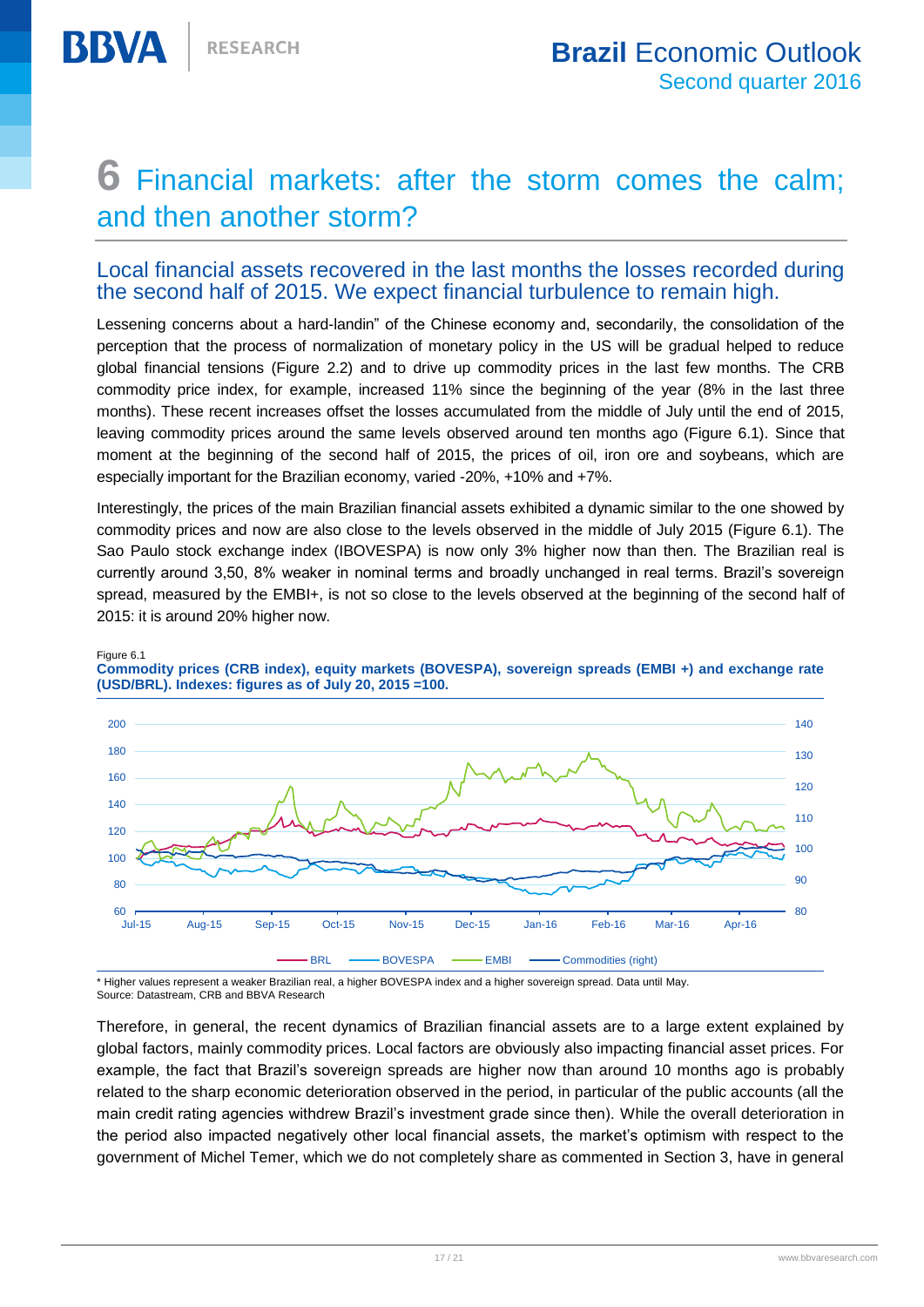

contributed to the gains exhibited in the last few months (the BRL, the IBOVESPA, and Brazil's sovereign spread gained 12%, 31% and 30% in the last three months).

We expect the process of moderation of the growth in China as well as the process of normalization of monetary conditions in the US to continue to weigh on global financial markets and on commodity prices, and therefore on Brazilian financial markets. The most likely is that both processes continue to create volatility even if Chinese authorities are able to avoid a hard-landing scenario and the US economy strengthens steadily.

Even though we see some room for a downward correction in the short-term, commodity prices should not be as low as at the beginning of the year moving forward. We forecast the oil price to converge to around USD40 per barrel at the end of this year and then to around USD50 at the end of 2017 and similar paths for other commodity prices (for more details, see our [2Q16 Latin America Outlook\)](https://www.bbvaresearch.com/en/category/regions-en/emerging-economies-en/latin-america/brazil/).

Taking that into account, as well as our view that the political environment will remain turbulent and that addressing fiscal problems will remain challenging, we expect the BRL to weaken somewhat over the forecast horizon and to close 2016 and 2017 around 3.85 and 4.02, respectively (Figure 6.2).







# The current account will continue to improve moving forward

The exchange rate weakening and mainly the sharp decrease of the domestic demand have been determining a steady reduction of the current account deficit lately. After closing 2014 at 4.3% of GDP, the current account deficit reached 3.4% of GDP in December 2015 and 2.4% of GDP more recently, in March. By components, the main contributor to the reduction in the current account deficit has been the improvement of the trade balance: -0.3% of GDP in 2014, 1.0% of GDP in 2015 and 1.8% of GDP at the end of the first quarter of 2016. Although exports have remained relatively weak, imports have been decreasing significantly.

We forecast the current account deficit to ease to 2.1% of GDP at the end of 2016 and 1.0% of GDP at the end of 2017. The trade balance is projected to inch up to 2.2% of GDP this year and 2.8% of GDP in the next one.

The fall of the current account deficit averts the risk of the country facing a balance of payments crisis. External funding needs will remain limited, not only because foreign direct investment (FDI) has been holding up well (4.6% of GDP in March 2016, in comparison to 4.3% of GDP in 2015 and 4.0% in 2014) and will likely slowdown at a slower pace than the current account deficit, but also because most of the public debt is denominated in local rather than in foreign currency and the country is a net external creditor (international reserves represent 22% of GDP and the gross external debt is equal to 19% of GDP).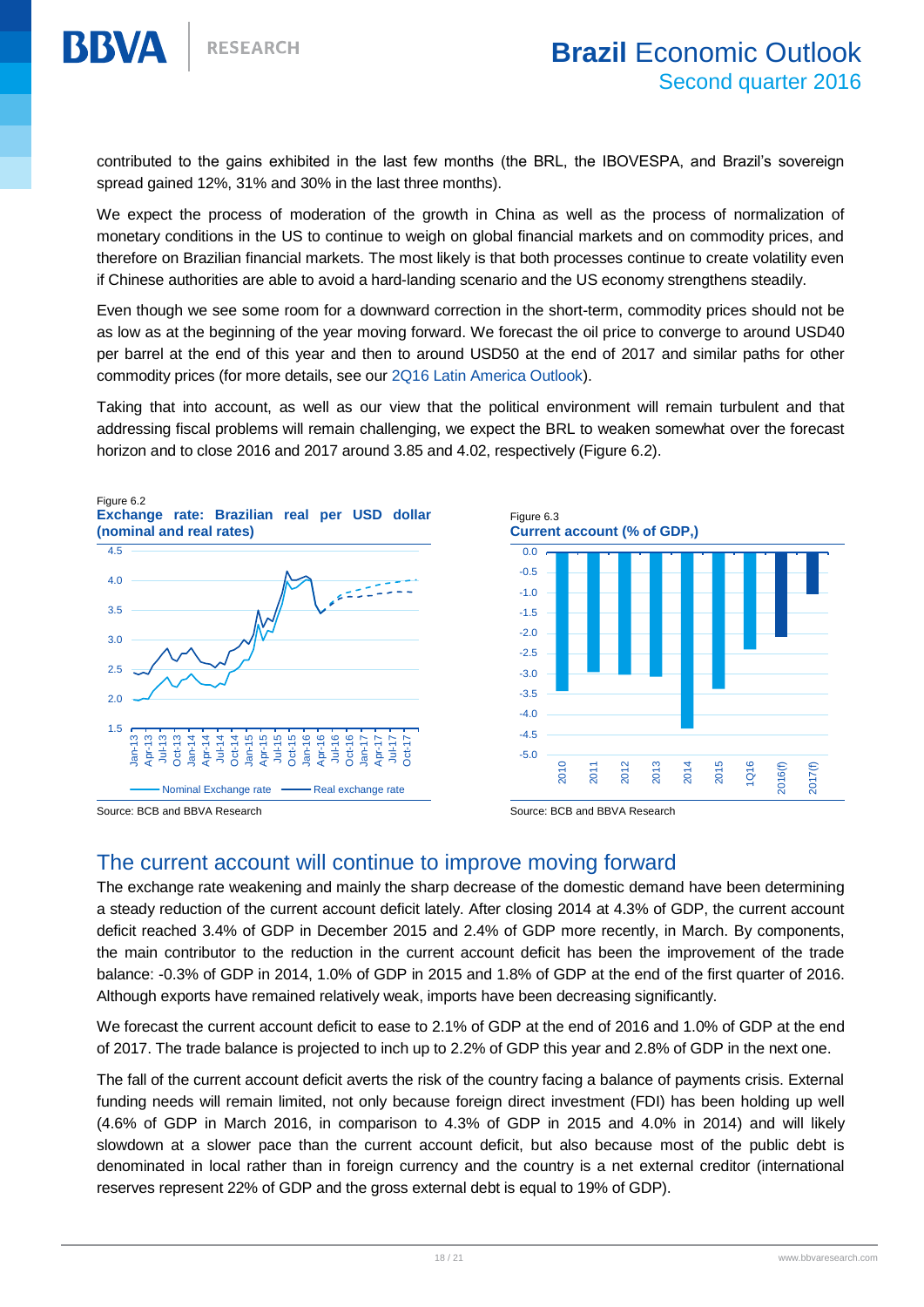# <span id="page-18-0"></span>**7** Forecast table

#### Table 7.1 **Macroeconomic forecasts**

**BBVA** 

|                                         | 2014   | 2015    | 2016    | 2017             |
|-----------------------------------------|--------|---------|---------|------------------|
| GDP (% growth)                          | 0.1    | $-3.8$  | $-3.0$  | 0.9 <sub>0</sub> |
| Inflation (% YoY, end of period)        | 6.4    | 10.7    | 6.8     | 4.5              |
| Exchange rate (BRL/ USD, end of period) | 2.66   | 3.96    | 3.85    | 4.02             |
| Interest rate, SELIC (%, end of period) | 11.75  | 14.25   | 14.25   | 11.50            |
| Private consumption (% growth)          | 1.3    | $-4.0$  | $-3.3$  | $-0.1$           |
| Public consumption (% growth)           | 1.2    | $-1.2$  | $-1.0$  | $-1.6$           |
| Fixed capital investment (% growth)     | $-4.5$ | $-14.1$ | $-12.6$ | 1.6              |
| Exports (% growth)                      | $-1.1$ | 6.1     | 3.2     | 4.8              |
| Imports (% growth)                      | $-1.0$ | $-14.3$ | $-14.2$ | 0.7              |
|                                         |        |         |         |                  |
| Fiscal result (% GDP)                   | $-6.1$ | $-10.2$ | $-9.0$  | $-7.3$           |
| <b>Current account (% GDP)</b>          | $-4.3$ | $-3.4$  | $-2.1$  | $-1.0$           |

Source: BBVA Research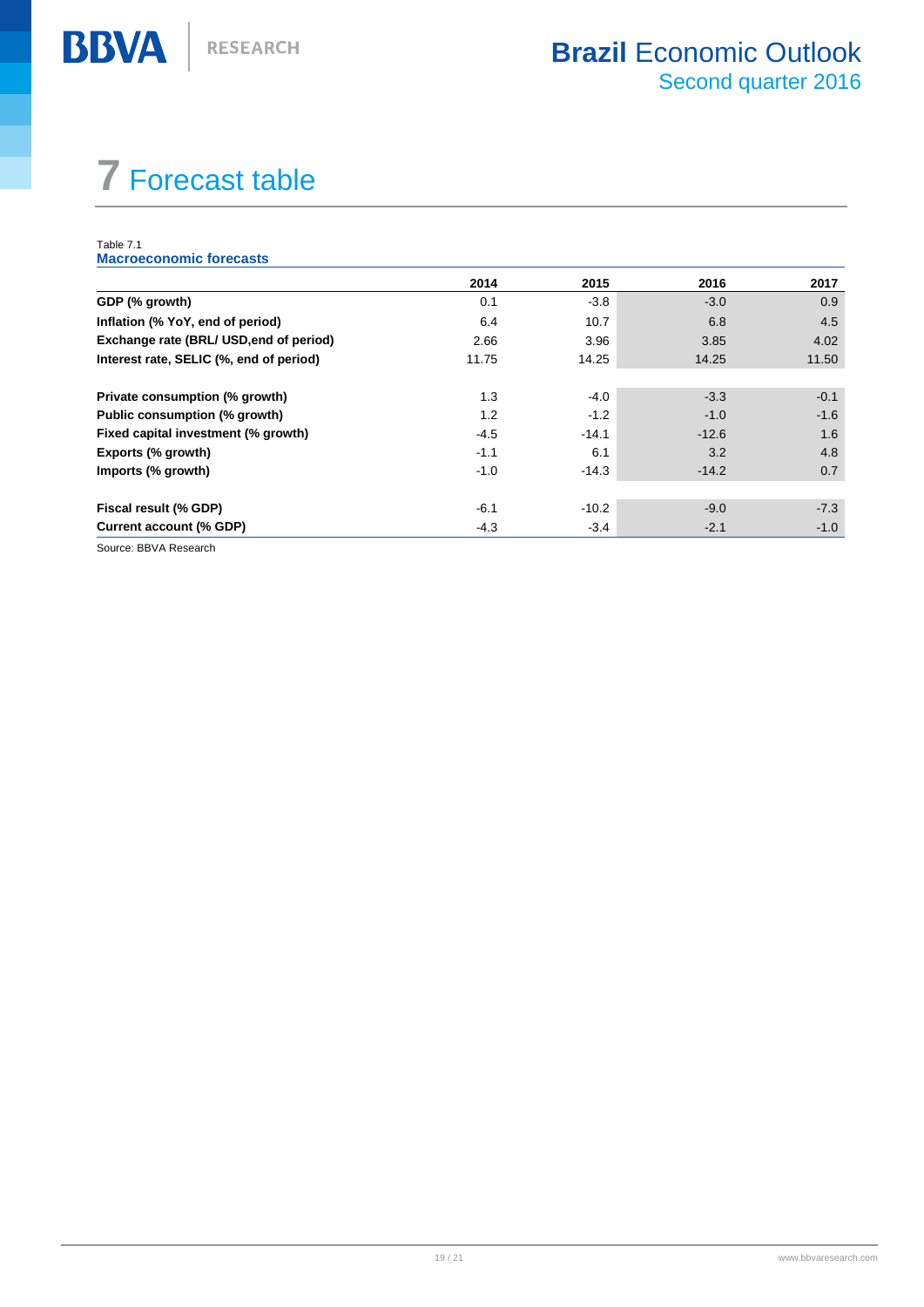#### <span id="page-19-0"></span>**DISCLAIMER**

**BBVA** 

This document has been prepared by BBVA Research Department, it is provided for information purposes only and expresses data, opinions or estimations regarding the date of issue of the report, prepared by BBVA or obtained from or based on sources we consider to be reliable, and have not been independently verified by BBVA. Therefore, BBVA offers no warranty, either express or implicit, regarding its accuracy, integrity or correctness.

Estimations this document may contain have been undertaken according to generally accepted methodologies and should be considered as forecasts or projections. Results obtained in the past, either positive or negative, are no guarantee of future performance.

This document and its contents are subject to changes without prior notice depending on variables such as the economic context or market fluctuations. BBVA is not responsible for updating these contents or for giving notice of such changes.

BBVA accepts no liability for any loss, direct or indirect, that may result from the use of this document or its contents.

This document and its contents do not constitute an offer, invitation or solicitation to purchase, divest or enter into any interest in financial assets or instruments. Neither shall this document nor its contents form the basis of any contract, commitment or decision of any kind.

In regard to investment in financial assets related to economic variables this document may cover, readers should be aware that under no circumstances should they base their investment decisions in the information contained in this document. Those persons or entities offering investment products to these potential investors are legally required to provide the information needed for them to take an appropriate investment decision.

The content of this document is protected by intellectual property laws. It is forbidden its reproduction, transformation, distribution, public communication, making available, extraction, reuse, forwarding or use of any nature by any means or process, except in cases where it is legally permitted or expressly authorized by BBVA.